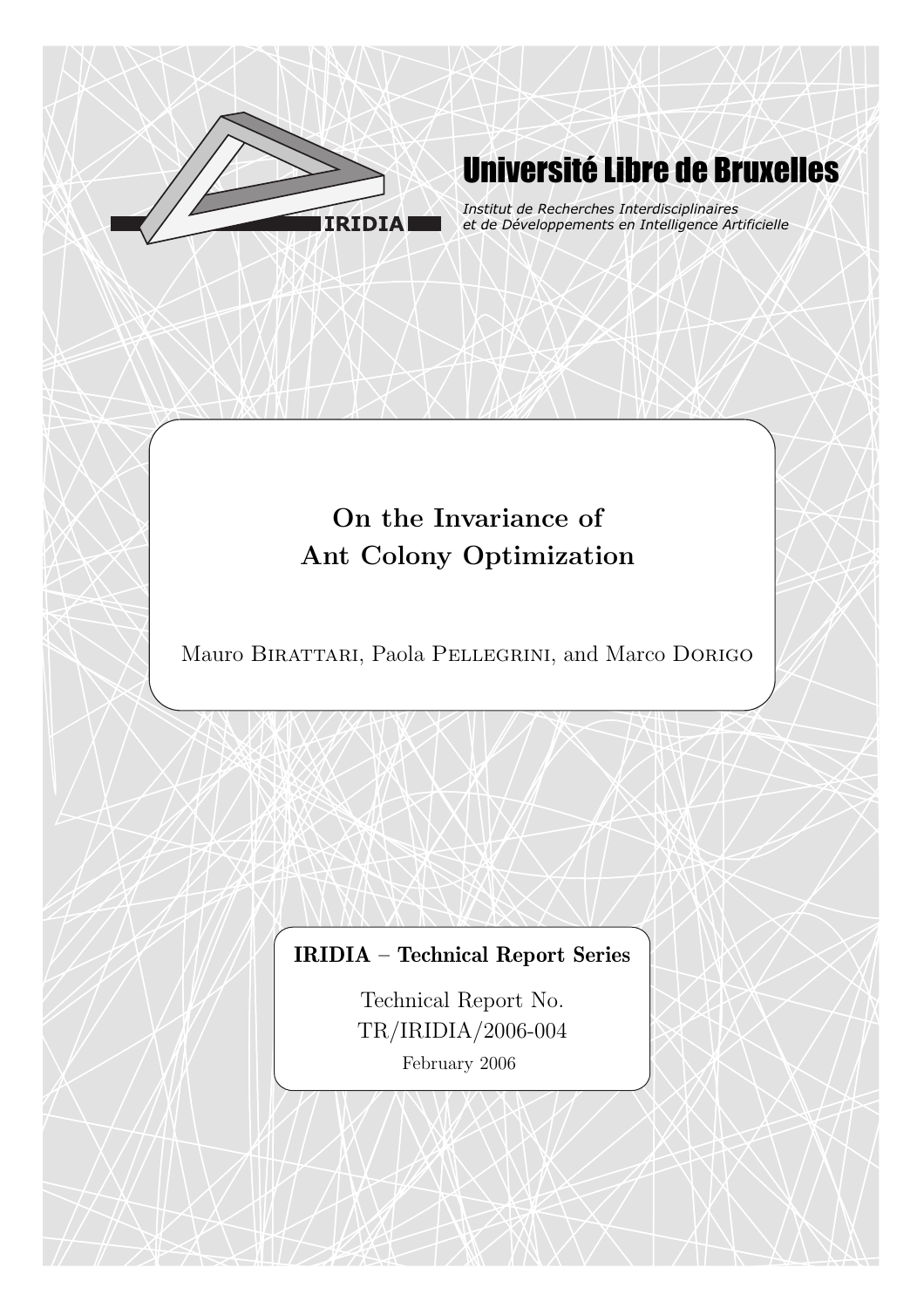#### IRIDIA – Technical Report Series ISSN 1781-3794

Published by:

IRIDIA, Institut de Recherches Interdisciplinaires et de D´eveloppements en Intelligence Artificielle UNIVERSITÉ LIBRE DE BRUXELLES Av F. D. Roosevelt 50, CP 194/6 1050 Bruxelles, Belgium

Technical report number TR/IRIDIA/2006-004

Revision history:

| TR/IRIDIA/2006-004.001 | February 2006 |
|------------------------|---------------|
| TR/IRIDIA/2006-004.002 | March 2006    |

The information provided is the sole responsibility of the authors and does not necessarily reflect the opinion of the members of IRIDIA. The authors take full responsability for any copyright breaches that may result from publication of this paper in the IRIDIA – Technical Report Series. IRIDIA is not responsible for any use that might be made of data appearing in this publication.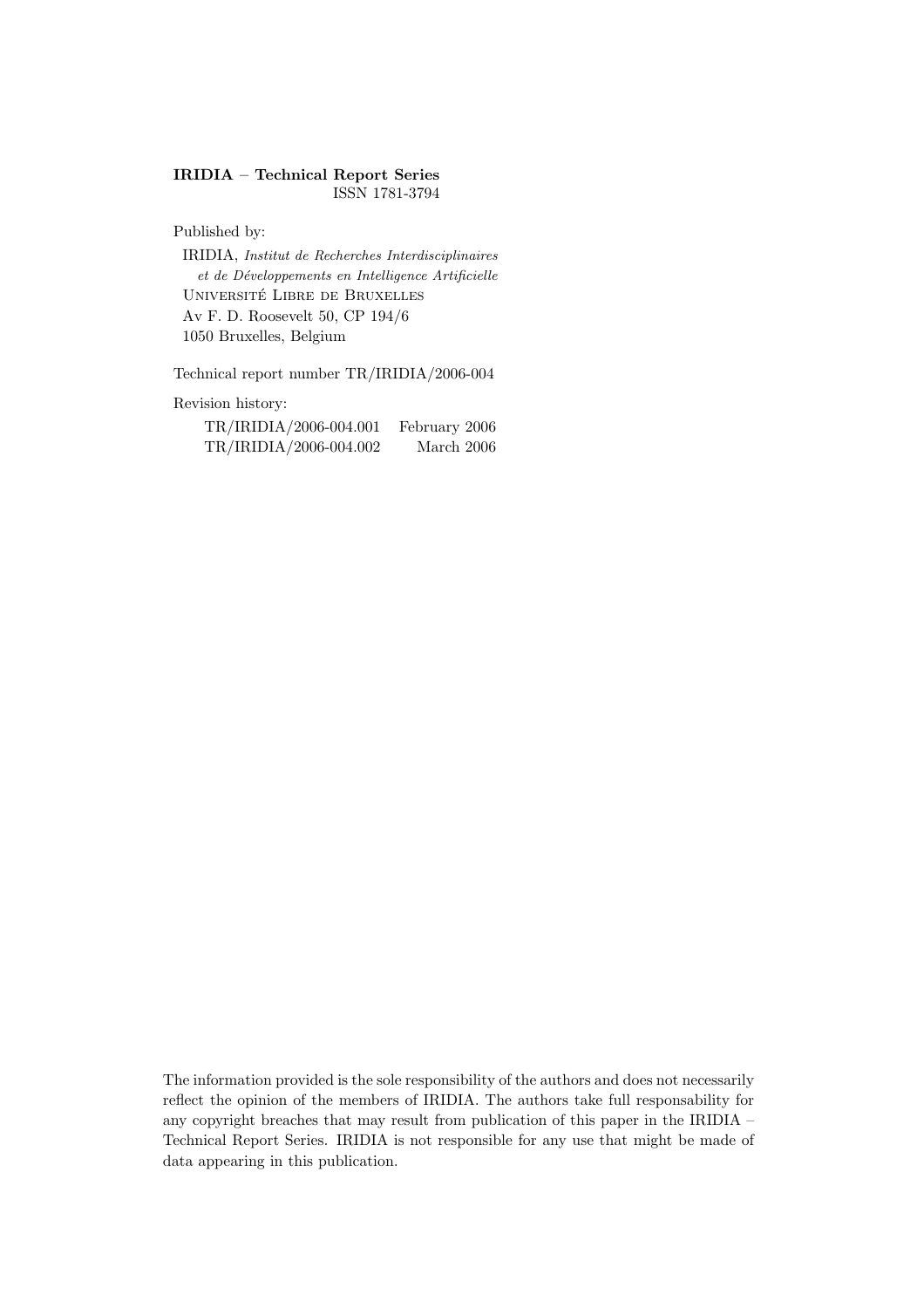## On the Invariance of Ant Colony Optimization

Mauro Birattari,<sup>†</sup> Paola Pellegrini<sup>†‡</sup> and Marco Dorigo<sup>†</sup>

<sup>†</sup>IRIDIA, Université Libre de Bruxelles, Brussels, Belgium  $\frac{1}{2}$ Università Ca' Foscari, Venezia, Italy (e-mail: mbiro@ulb.ac.be; paolap@pellegrini.it; mdorigo@ulb.ac.be)

March 1, 2006

#### Abstract

Ant colony optimization (ACO) is nowadays one of the most promising metaheuristics, and an increasing amount of research has been devoted to its empirical and theoretical analysis. Some authors believe that the performance of ant colony optimization depends somehow on the scale of the problem instance under analysis. The issue has been recently raised explicitly [1] and the hyper-cube framework has been proposed to handle this supposed dependency of ACO on the scale of the instances.

This paper shows that the ACO internal state—commonly referred to as the *pheromone* in the literature—indeed depends on the scale of the problem at hand. Nonetheless, we formally prove that this does not affect the external behavior of the algorithm. In other words, the sequence of solutions produced by ACO does not depend on the scale of the problem instance under analysis.

Moreover, the paper introduces three variations of the three most widely adopted algorithms belonging to the ant colony optimization family. We formally show that the algorithms we propose are *functionally equivalent* to the original ones, that is, for any given instance, these algorithms produce the same sequence of solutions as the original ones. Nonetheless, in these new algorithms, also the internal state is independent of the scale of the problem instance at hand.

### 1 Introduction

Ant colony optimization (ACO) [2] is a successful metaheuristics inspired by the foraging behavior of ants [3]: In order to find the shortest path from a nest to a food source, ant colonies exploit a positive feedback mechanism by using a form of indirect communication called stigmergy [4], based on the laying and detection of pheromone trails. In ant colony optimization, a generic combinatorial optimization problem at hand is encoded into a constrained shortest path problem. The search is an iterative process: A number of paths are generated in a Monte Carlo fashion on the basis of a probabilistic model whose parameters are called artificial pheromone—or more simply *pheromone*. The cost of these paths is used to modify the pheromone and therefore to bias the generation of further paths towards promising regions of the search space [5].

The ant colony optimization framework has been explicitly defined by Dorigo et al. in 1999 [6], and comprises a number of algorithms including the original ant system [7, 8, 9], ant colony system [10], and MAX–MIN ant system [11, 12]. A vast literature exists on ant colony optimization and on its application to a large number of problems. We refer the reader to Dorigo and Stützle  $[2]$ for a comprehensive account.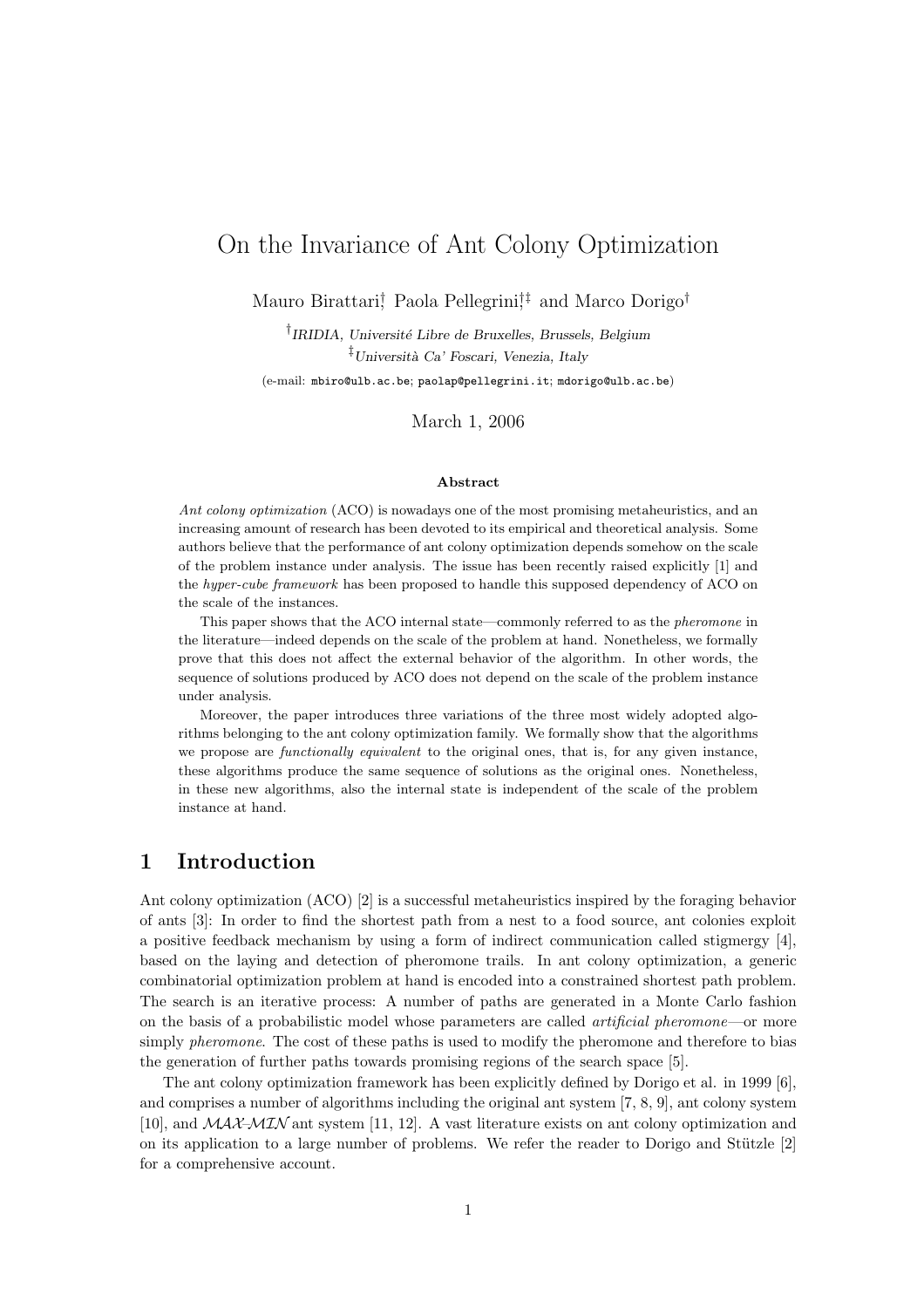Recently, the hyper-cube framework [1] has been introduced with the aim of implementing ant colony optimization algorithms that are invariant with respect to a linear rescaling of problem instances. The need for the introduction of the hyper-cube framework has been explicitly motivated by the observation that

in standard ACO algorithms the pheromone values and therefore the performance of the algorithms, strongly depend on the scale of the problem. [1]

In this paper, we formally show that this statement is only partially correct: Indeed, in standard ant colony optimization algorithms the pheromone values (and the heuristic information) depend on the scale of the problem. Nonetheless, the sequence of solutions they find is independent of the scaling.

For definiteness, the paper focuses on ant system,  $\mathcal{M} \mathcal{A} \mathcal{X} \mathcal{M} \mathcal{I} \mathcal{N}$  ant system, and ant colony system, which are the three most representative algorithms in the ant colony optimization family. Further, we focus on the traveling salesman problem, which is the problem to which ant colony optimization was first applied. Moreover, the traveling salesman problem is widely known and, given its simplicity, is particularly suitable for this kind of analysis. The theorems we enunciate are proved for this specific problem and then the conditions under which these results extend to other problems are briefly discussed.

As a second main contribution, the paper proposes variants of ant system,  $MAX-MIN$  ant system, and ant colony system. These new algorithms, called *strongly-invariant ant system* (siAS), strongly-invariant  $MAX-MIN$  ant system (si $MMAS$ ), and strongly-invariant ant colony system (siACS), are equivalent to their original counterparts but, beside being able to find the same solutions irrespectively of the scaling, also have the property that the pheromone and the heuristic values do not depend on the scaling itself. This property is desirable for at least two reasons: On the one hand, it reduces numerical problems and makes the algorithm more robust; on the other hand, it improves the readability of the solution process and makes the analysis of ACO algorithms easier.

The rest of the paper is organized as follows. Section 2 introduces some preliminary concepts. Sections 3, 4, and 5 deal with ant system,  $\mathcal{MAX-MIN}$  ant system, and ant colony system, respectively. In these sections the three algorithms are formally defined and then it is formally proved that the sequence of solutions they produce does not depend on the scale of the problem instance under analysis. Moreover, these sections propose the strongly-invariant versions of the three algorithms and formally study their properties. As we will detail in the following, in order to be invariant to the scale of the problem, siAS, siMMAS, and siACS need to perform some extra processing and this could, in principle, slow down significantly the computation. Section 6 proposes an empirical analysis that shows that the difference in speed between the stronglyinvariant versions and the corresponding classical ones is negligible. Section 7 concludes the paper.

## 2 Preliminary definitions

This section introduces a number of fundamental concepts that will be needed in the following.

Definition 1 (Linear transformation of a traveling salesman instance). With  $\overline{I} = fI$ ,  $f > 0$ , we indicate that the instance  $\overline{I}$  is a linear transformation of the instance  $I$ : The two instances have the same number of cities and the cost  $\bar{c}_{ij}$  of traveling from city i to city j in  $\bar{I}$  is f times the corresponding cost  $c_{ij}$  in instance I. Formally:

$$
\bar{c}_{ij} = f c_{ij}, \text{ for all } \langle i, j \rangle. \tag{1}
$$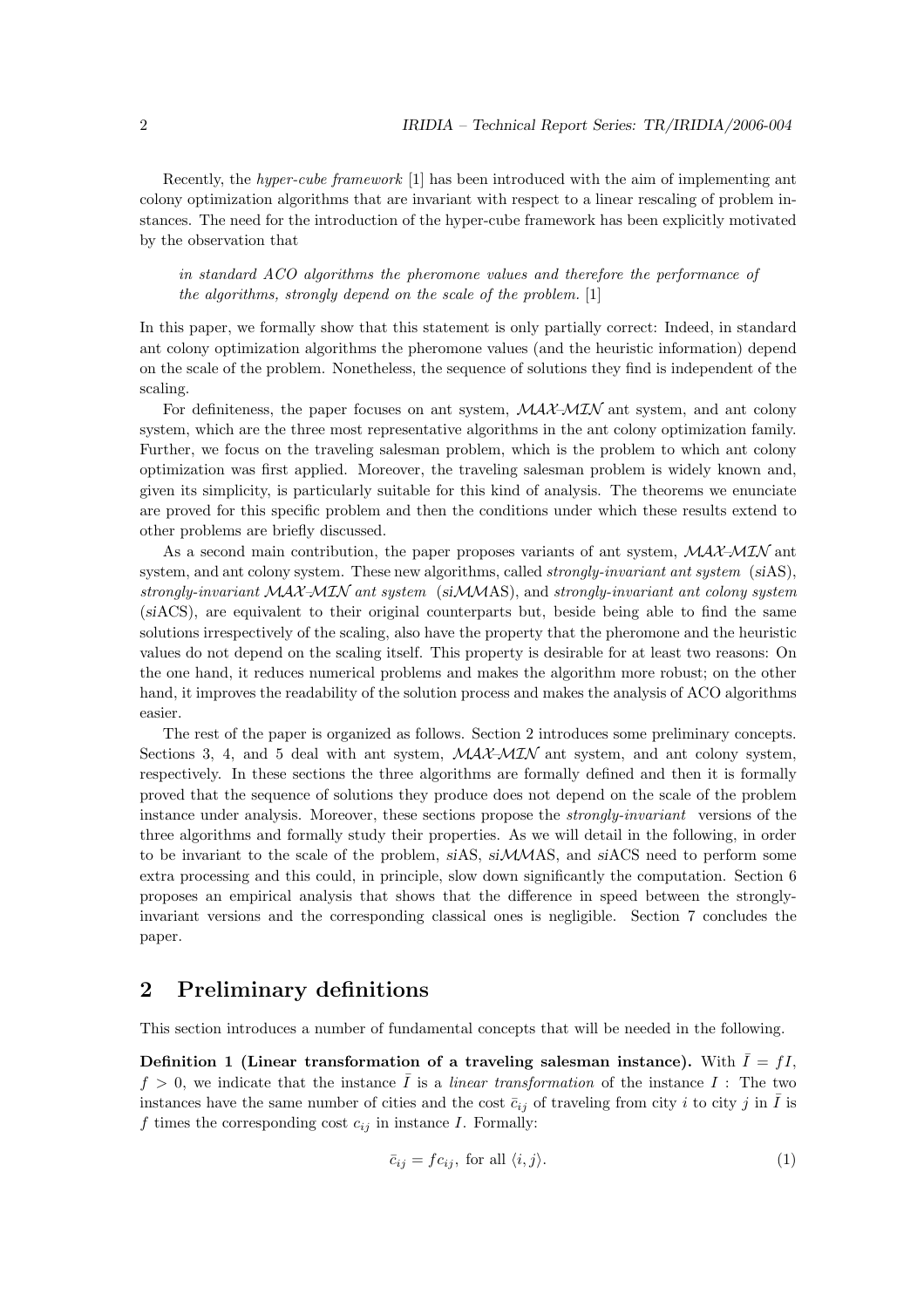Remark 1. The cost  $\bar{C}$  of a solution  $\bar{T}$  of instance  $\bar{I}$  is f times the cost C of the corresponding solution  $T$  of instance  $I$ . Formally:

$$
(\bar{I} = fI) \land (\bar{T} = T) \implies \bar{C} = fC.
$$
\n(2)

Remark 2. In the following, if x is a generic quantity that refers to an instance I, then  $\bar{x}$  is the corresponding quantity for what concerns instance  $\overline{I}$ , when  $\overline{I}$  is a linear transformation of I.

Ant colony optimization algorithms are stochastic: Solutions are constructed incrementally on the basis of stochastic decisions that are biased by the pheromone and by some heuristic information. The following hypothesis will be used in the paper.

**Hypothesis 1 (Pseudo-random number generator).** When solving two instances I and  $\overline{I}$ , the stochastic decisions taken while constructing solutions are made on the basis of random experiments based on pseudo-random numbers produced by the same pseudo-random number generator. We assume that this generator is initialized in the same way (for example, with the same seed) when solving the two instances so that the two sequences of pseudo-random numbers that are generated are the same in the two cases.

Similarly, when two algorithms A and  $\tilde{A}$  solve a same instance I, we assume that the pseudorandom number generators adopted by the two algorithms are the same and are initialized in the same way.

**Definition 2 (Invariance).** An algorithm A is **invariant** to linear transformations if the sequence of solutions  $S_I$  generated when solving an instance I and the sequence of solutions  $S_{\bar{I}}$ generated when solving an instance  $\overline{I}$  are the same, whenever  $\overline{I}$  is a linear transformation of I.

If A is a stochastic algorithm, it is said to be invariant if it is so under Hypothesis 1.

**Definition 3 (Strong and weak invariance).** An algorithm  $A$  is said to be strongly-invariant if, beside generating the same solutions on any two linearly related instances I and I, it also enjoys the property that the heuristic information and the pheromone at each iteration are the same when solving I and  $\overline{I}$ . Conversely, the algorithm A is **weakly-invariant** if it obtains the same solutions on linearly related instances but the heuristic information and the pheromone assume different values.

If A is stochastic, it is said to be strongly-invariant (or weakly-invariant) if it is so under Hypothesis 1.

**Definition 4 (Functional equivalence).** Two algorithms  $A$  and  $A$  are functionally equivalent, or simply equivalent, if for any instance I, the sequence of solutions  $S_I$  generated by A and the sequence of solutions  $\tilde{S}_I$  generated by  $\tilde{A}$  are the same.

If A and  $\tilde{A}$  are stochastic, they are said to be equivalent if they are so under Hypothesis 1.

### 3 Ant system

Ant system is the original ant colony optimization algorithm proposed by Dorigo et al. [7, 8, 9].

**Definition 5 (Random proportional rule).** At the generic iteration  $h$ , suppose that ant  $k$  is in node *i*. Let  $\mathcal{N}_i^k$  be the set of feasible nodes. The node  $j \in \mathcal{N}_i^k$ , to which ant k moves, is selected with probability:

$$
p_{ij,h}^k = \frac{[\tau_{ij,h}]^{\alpha} [\eta_{ij}]^{\beta}}{\sum_{l \in \mathcal{N}_i^k} [\tau_{il,h}]^{\alpha} [\eta_{il}]^{\beta}},
$$

where  $\alpha$  and  $\beta$  are parameters,  $\tau_{ij,h}$  is the pheromone value associated with arc  $\langle i, j \rangle$  at iteration h, and  $\eta_{ij}$  represents heuristic information on the desirability of visiting node j after node i.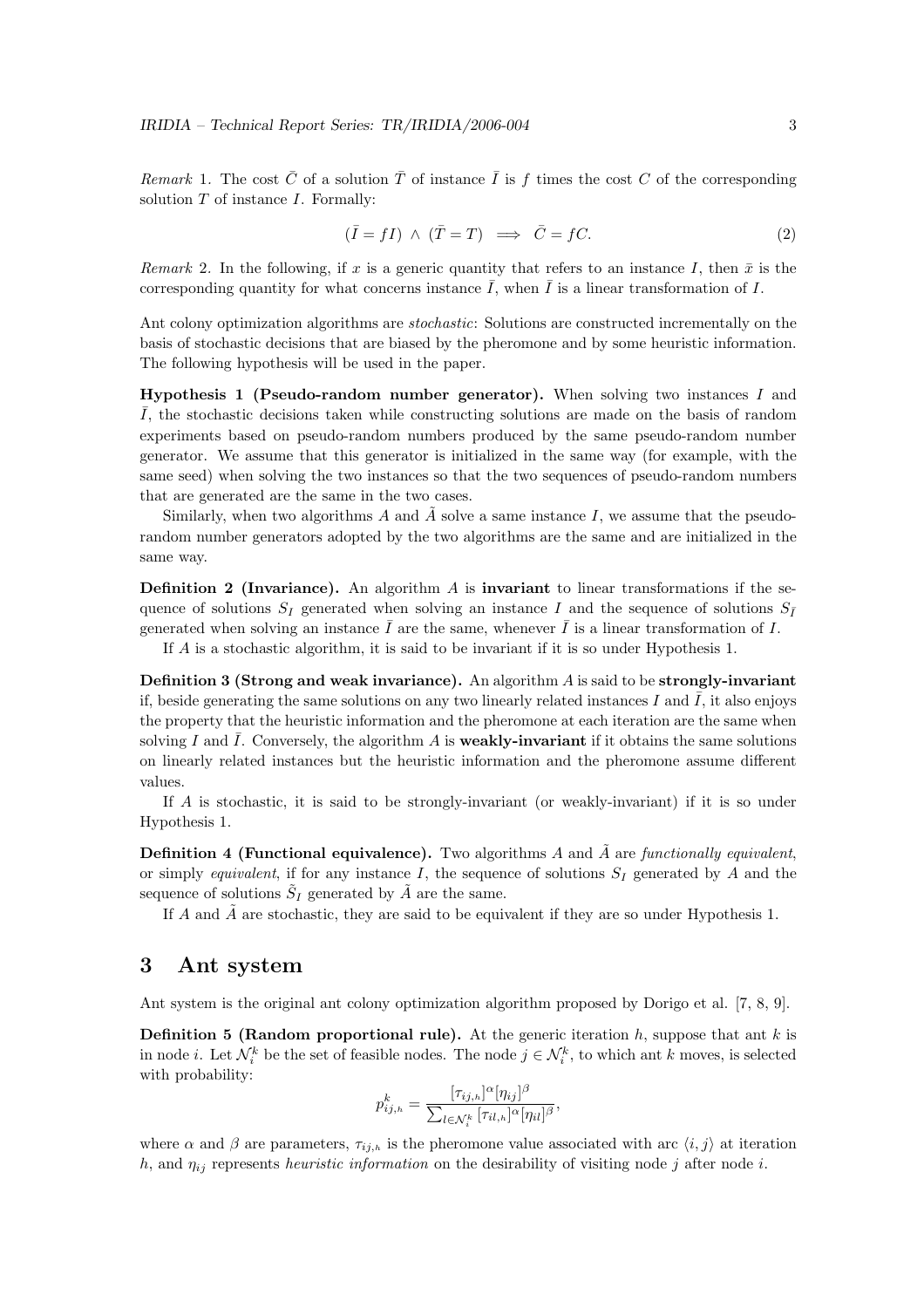Definition 6 (Heuristic information). When solving the traveling salesman problem, the heuristic information  $\eta_{ij}$  is the inverse of the cost of traveling from city i to city j:

$$
\eta_{ij} = \frac{1}{c_{ij}}, \text{ for all } \langle i, j \rangle.
$$

**Definition 7 (Pheromone update rule).** At the generic iteration h, suppose that m ants have generated the solutions  $T_h^1, T_h^2, \ldots, T_h^m$  of cost  $C_h^1, C_h^2, \ldots, C_h^m$ , respectively. The pheromone on each arc  $\langle i, j \rangle$  is updated according to the following rule:

$$
\tau_{ij,h+1} = (1 - \rho)\tau_{ij,h} + \sum_{k=1}^{m} \Delta_{ij,h}^{k},
$$

where  $\rho$  is a parameter called *evaporation rate* and

$$
\Delta_{ij,h}^k = \begin{cases} 1/C_h^k, & \text{if } \langle i,j \rangle \in T_h^k; \\ 0, & \text{otherwise.} \end{cases}
$$
 (3)

Definition 8 (Ant system). Ant system is an ant colony optimization algorithm in which solutions are constructed according to the random proportional rule given in Definition 5, and the pheromone is updated according to the rule given in Definition 7. The evaporation rate  $\rho$ , the number of ants m, and the exponents  $\alpha$  and  $\beta$  are parameters of the algorithm.

When ant system is used for solving the traveling salesman problem, it is customary to initialize the pheromone as follows.

**Definition 9 (Nearest-neighbor pheromone initialization).** At the first iteration  $h = 1$ , the pheromone on all arcs is initialized to the value:

$$
\tau_{ij,1} = \tau_{\text{init}} = \frac{m}{C^{nn}}, \text{ for all } \langle i, j \rangle,
$$

where  $m$  is the number of ants considered at each iteration, and  $C^{nn}$  is the cost of the solution  $T^{nn}$  obtained by the nearest-neighbor heuristic.

The following theorem holds true.

Lemma 1. The random proportional rule is invariant to concurrent linear transformations of the pheromone and of the heuristic information. Formally, for any two positive constants  $g_1$  and  $g_2$ ,

$$
(\bar{\tau}_{ij,h}=g_1\tau_{ij,h}) \ \wedge \ (\bar{\eta}_{ij}=g_2\eta_{ij}), \ for \ all \ \langle i,j\rangle \implies \ \bar{p}_{ij,h}^k=p_{ij,h}^k, \ for \ all \ \langle i,j\rangle,
$$

where  $\bar{p}_{ij,h}^k$  is obtained on the basis of  $\bar{\tau}_{ij,h}$  and  $\bar{\eta}_{ij}$ , according to Definition 5.

Proof. According to Definition 5:

$$
\bar{p}_{ij,h}^k = \frac{[\bar{\tau}_{ij,h}]^{\alpha}[\bar{\eta}_{ij}]^{\beta}}{\sum_{l \in \mathcal{N}_i^k} [\bar{\tau}_{il,h}]^{\alpha}[\bar{\eta}_{il}]^{\beta}} = \frac{[g_1 \tau_{ij,h}]^{\alpha} [g_2 \eta_{ij}]^{\beta}}{\sum_{l \in \mathcal{N}_i^k} [g_1 \tau_{il,h}]^{\alpha} [g_2 \eta_{il}]^{\beta}} = \frac{[g_1]^{\alpha} [g_2]^{\beta} [\bar{\tau}_{ij,h}]^{\alpha} [\eta_{ij}]^{\beta}}{\sum_{l \in \mathcal{N}_i^k} [g_1]^{\alpha} [g_2]^{\beta} [\bar{\tau}_{il,h}]^{\alpha} [\eta_{il}]^{\beta}}
$$
\n
$$
= \frac{[g_1]^{\alpha} [g_2]^{\beta} [\bar{\tau}_{ij,h}]^{\alpha} [\eta_{ij}]^{\beta}}{[g_1]^{\alpha} [g_2]^{\beta} \sum_{l \in \mathcal{N}_i^k} [\bar{\tau}_{il,h}]^{\alpha} [\eta_{il}]^{\beta}} = \frac{[\bar{\tau}_{ij,h}]^{\alpha} [\eta_{ij}]^{\beta}}{\sum_{l \in \mathcal{N}_i^k} [\bar{\tau}_{il,h}]^{\alpha} [\eta_{il}]^{\beta}} = p_{ij,h}^k.
$$

Theorem 1. Ant system is weakly-invariant.<sup>1</sup>

 $\Box$ 

<sup>&</sup>lt;sup>1</sup>As already made clear, we refer here to the application of ant system to the traveling salesman problem and we consider the case in which the pheromone is initialized as prescribed by Definition 9.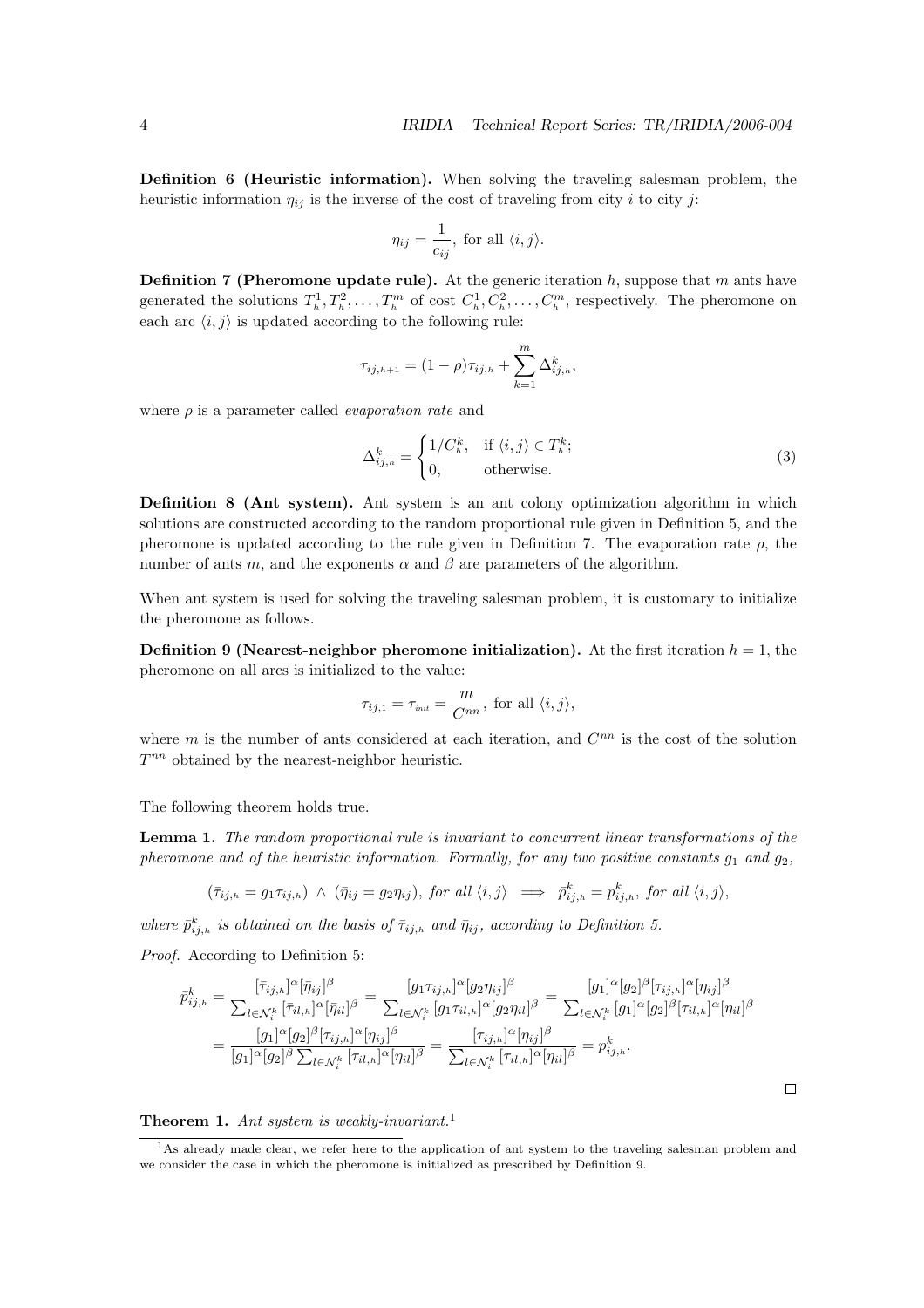*Proof.* Let us consider two generic instances I and  $\overline{I}$  such that

$$
\bar{I} = fI, \text{ with } f > 0.
$$

The theorem is proved by induction: We show that if at the generic iteration  $h$  some set of conditions C holds, then the solutions generated for the two instances I and  $\overline{I}$  are the same and the set of conditions C also holds for the following iteration  $h + 1$ . The proof is concluded by showing that  $C$  holds for the very first iteration. With few minor modifications, this technique is adopted in the following for proving all theorems enunciated in the paper.

According to Definition 6, and taking into account Equation 1, it results:

$$
\bar{\eta}_{ij} = \frac{1}{f} \eta_{ij}, \text{ for all } \langle i, j \rangle.
$$

According to Lemma 1, if at the generic iteration  $h, \bar{\tau}_{ij,h} = \frac{1}{f}$  $\frac{1}{f} \tau_{ij,h}$ , for all  $\langle i, j \rangle$ , then  $\bar{p}_{ij,h}^k = p_{ij,h}^k$ , for all  $\langle i, j \rangle$ . Under Hypothesis 1,

$$
\bar{T}_h^k = T_h^k
$$
, for all  $k = 1, \ldots, m$ ,

and therefore, according to Equation 2,

$$
\bar{C}_h^k = fC_h^k
$$
, for all  $k = 1, ..., m$ .

According to Equation 3:

$$
\bar{\Delta}_{ij,h}^k = \begin{cases}\n1/\bar{C}_h^k, & \text{if } \langle i,j \rangle \in \bar{T}_h^k; \\
0, & \text{otherwise;} \end{cases} = \begin{cases}\n1/f C_h^k, & \text{if } \langle i,j \rangle \in \bar{T}_h^k = T_h^k; \\
0/f, & \text{otherwise;} \end{cases}
$$
\n
$$
= \frac{1}{f} \begin{cases}\n1/C_h^k, & \text{if } \langle i,j \rangle \in T_h^k; \\
0, & \text{otherwise;} \end{cases} = \frac{1}{f} \Delta_{ij,h}^k,
$$

and therefore, for any arc  $\langle i, j \rangle$  :

$$
\bar{\tau}_{ij,h+1} = (1 - \rho)\bar{\tau}_{ij,h} + \sum_{k=1}^{m} \bar{\Delta}_{ij,h}^{k} = (1 - \rho)\frac{1}{f}\tau_{ij,h} + \sum_{k=1}^{m} \frac{1}{f}\Delta_{ij,h}^{k}
$$

$$
= (1 - \rho)\frac{1}{f}\tau_{ij,h} + \frac{1}{f}\sum_{k=1}^{m} \Delta_{ij,h}^{k} = \frac{1}{f}\left((1 - \rho)\tau_{ij,h} + \sum_{k=1}^{m} \Delta_{ij,h}^{k}\right) = \frac{1}{f}\tau_{ij,h+1}.
$$

In order to provide a basis for the above defined induction and therefore to conclude the proof, it is sufficient to observe that at the first iteration  $h = 1$ , the pheromone is initialized as:

$$
\bar{\tau}_{ij,1} = \frac{m}{\bar{C}^{nn}} = \frac{m}{fC^{nn}} = \frac{1}{f}\tau_{ij,1}, \text{ for all } \langle i,j \rangle.
$$

Remark 3. Theorem 1 holds true for any way of initializing the pheromone, provided that for any two instances  $\overline{I}$  and  $I$  such that  $\overline{I} = fI$ ,  $\overline{\tau}_{ij,1} = \frac{1}{f}$  $\frac{1}{f}\tau_{ij,1}$ , for all  $\langle i, j \rangle$ .

Remark 4. Theorem 1 extends to the application of ant system to problems other than the traveling salesman problem, provided that the initialization of the pheromone is performed as prescribed in Remark 3 and for any two instances  $\overline{I}$  and I such that  $\overline{I} = fI$ , with  $f > 0$ , there exists a coefficient  $g > 0$  such that  $\bar{\eta}_{ij} = g\eta_{ij}$ , for all  $\langle i, j \rangle$ . In particular, it is worth pointing out here that one notable case in which this last condition is satisfied is when  $\bar{\eta}_{ij} = \eta_{ij} = 0$ , for all  $\langle i, j \rangle$ , that is, when no heuristic information is used.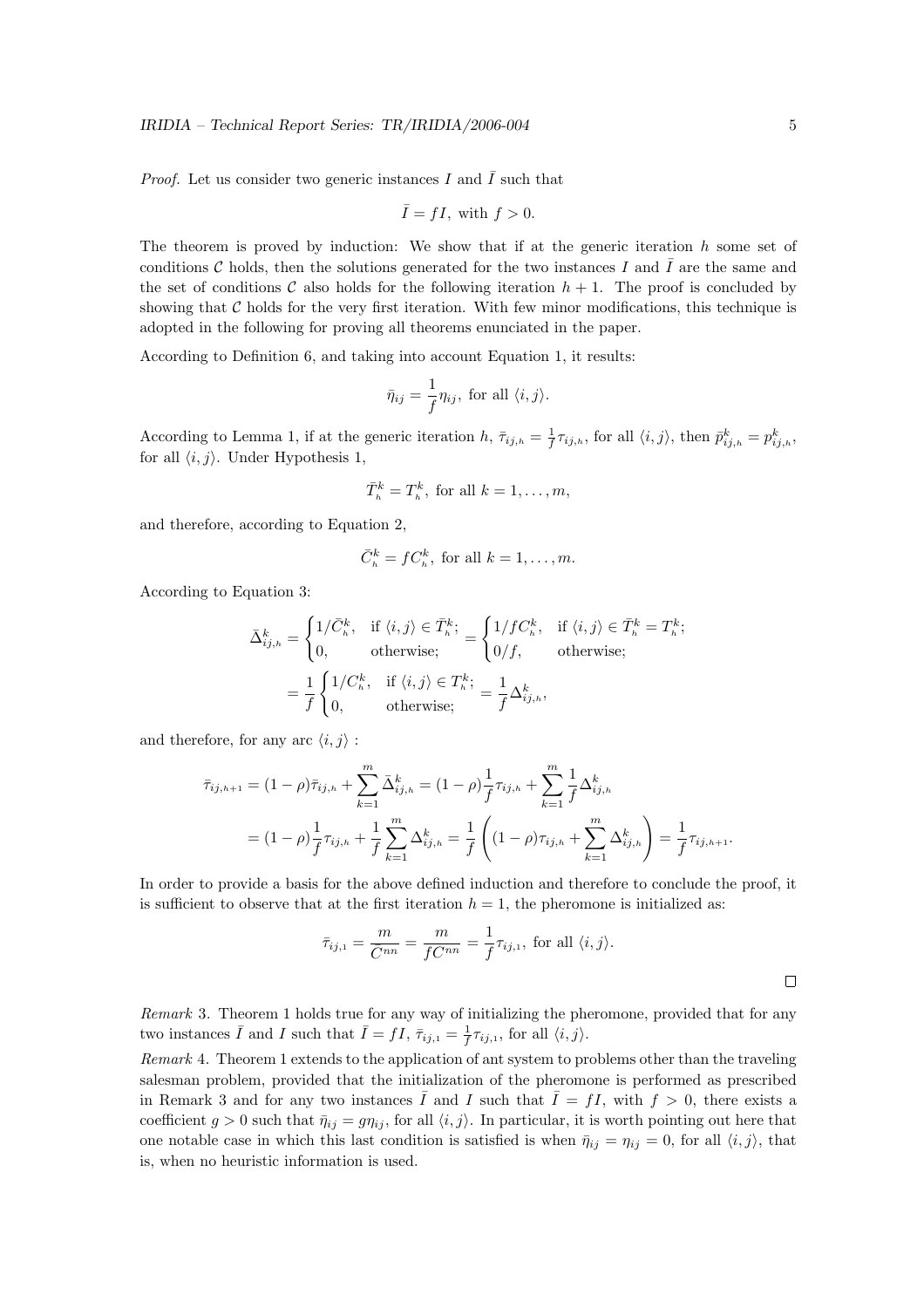#### Strongly-invariant ant system

A strongly-invariant version of ant system (siAS) can be defined. For definiteness, we present here a version of siAS for the traveling salesman problem.

Definition 10 (Strongly-invariant heuristic information). When solving the traveling salesman problem, the heuristic information  $\eta_{ij}$  is

$$
\eta_{ij} = \frac{C^{nn}}{nc_{ij}}, \text{ for all } \langle i, j \rangle.
$$
 (4)

where  $c_{ij}$  is the cost of traveling from city i to city j, n is the number of cities, and  $C^{nn}$  is the cost of the solution  $T^{nn}$  obtained by the nearest-neighbor heuristic.

Definition 11 (Strongly-invariant pheromone update rule). The pheromone is updated using the same rule given in Definition 7, with the only difference that  $\Delta_{ij,h}^k$  is given by:

$$
\Delta_{ij,h}^k = \begin{cases} C^{nn} / mC_h^k, & \text{if } \langle i,j \rangle \in T_h^k; \\ 0, & \text{otherwise}; \end{cases}
$$

where  $C^{nn}$  is the cost of the solution  $T^{nn}$  obtained by the nearest-neighbor heuristic and m is the number of ants generated at each iteration.

**Definition 12 (Strongly-invariant pheromone initialization).** At the first iteration  $h = 1$ , the pheromone on all arcs is initialized to the value:  $\tau_{ij,1} = \tau_{\text{init}} = 1$ , for all  $\langle i, j \rangle$ .

Definition 13 (Strongly-invariant ant system). The strongly-invariant ant system (siAS) is a variation of ant system. It shares with ant system the random proportional rule for the construction of solutions, but in siAS the heuristic values are set as in Definition 10, the pheromone is initialized according to Definition 12, and the update is performed according to Definition 11.

Theorem 2. Ant system and siAS are functionally equivalent.

Proof. In this proof, a tilde placed above a symbol indicates that it refers to siAS : For example, if  $\tau_{ij,h}$  is the amount of pheromone on arc  $\langle i, j \rangle$  at iteration h in ant system, then  $\tilde{\tau}_{ij,h}$  is the amount of pheromone on arc  $\langle i, j \rangle$  at iteration h in siAS.

Let us consider a generic instance I. According to Definitions 6 and 10,  $\tilde{\eta}_{ij} = g_2 \eta_{ij}$ , with  $g_2 = C^{nn}/n$ . According to Lemma 1, if at the generic iteration h,  $\tilde{\tau}_{ij,h} = g_1 \tau_{ij,h}$ , for all  $\langle i, j \rangle$ , then  $\tilde{p}_{ij,h}^k = p_{ij,h}^k$ , for all  $\langle i,j \rangle$ . Under Hypothesis 1,  $\tilde{T}_h^k = T_h^k$ , for all  $k = 1, \ldots, m$  and therefore,  $\tilde{C}_h^k = C_h^k$ , for all  $k = 1, \ldots, m$ .

Obviously, for what concerns the solution returned by the nearest-neighbor heuristic:  $\tilde{T}^{nn}$  =  $T^{nn}$  and  $\tilde{C}^{nn} = C^{nn}$ . Now, let  $g_1 = C^{nn}/m$ . According to Definitions 7 and 11,

$$
\tilde{\Delta}_{ij,h}^k = \begin{cases}\n\tilde{C}^{nn}/m\tilde{C}_h^k, & \text{if } \langle i,j \rangle \in \tilde{T}_h^k; \\
0, & \text{otherwise};\n\end{cases} = \frac{C^{nn}}{m} \begin{cases}\n1/C_h^k, & \text{if } \langle i,j \rangle \in T_h^k; \\
0, & \text{otherwise};\n\end{cases} = g_1 \Delta_{ij,h}^k.
$$

Therefore, for any arc  $\langle i, j \rangle$  :

$$
\tilde{\tau}_{ij,h+1} = (1 - \rho)\tilde{\tau}_{ij,h} + \sum_{k=1}^{m} \tilde{\Delta}_{ij,h}^{k} = (1 - \rho)g_1 \tau_{ij,h} + \sum_{k=1}^{m} g_1 \Delta_{ij,h}^{k} = g_1 \tau_{ij,h+1}.
$$

The proof is completed by observing that, according to Definitions 9 and 12, at the first iteration  $h = 1$ : nn

$$
\tilde{\tau}_{ij,1} = 1 = \frac{C^{nn}}{m} \frac{m}{C^{nn}} = g_1 \tau_{ij,1}, \text{ for all } \langle i, j \rangle.
$$

 $\Box$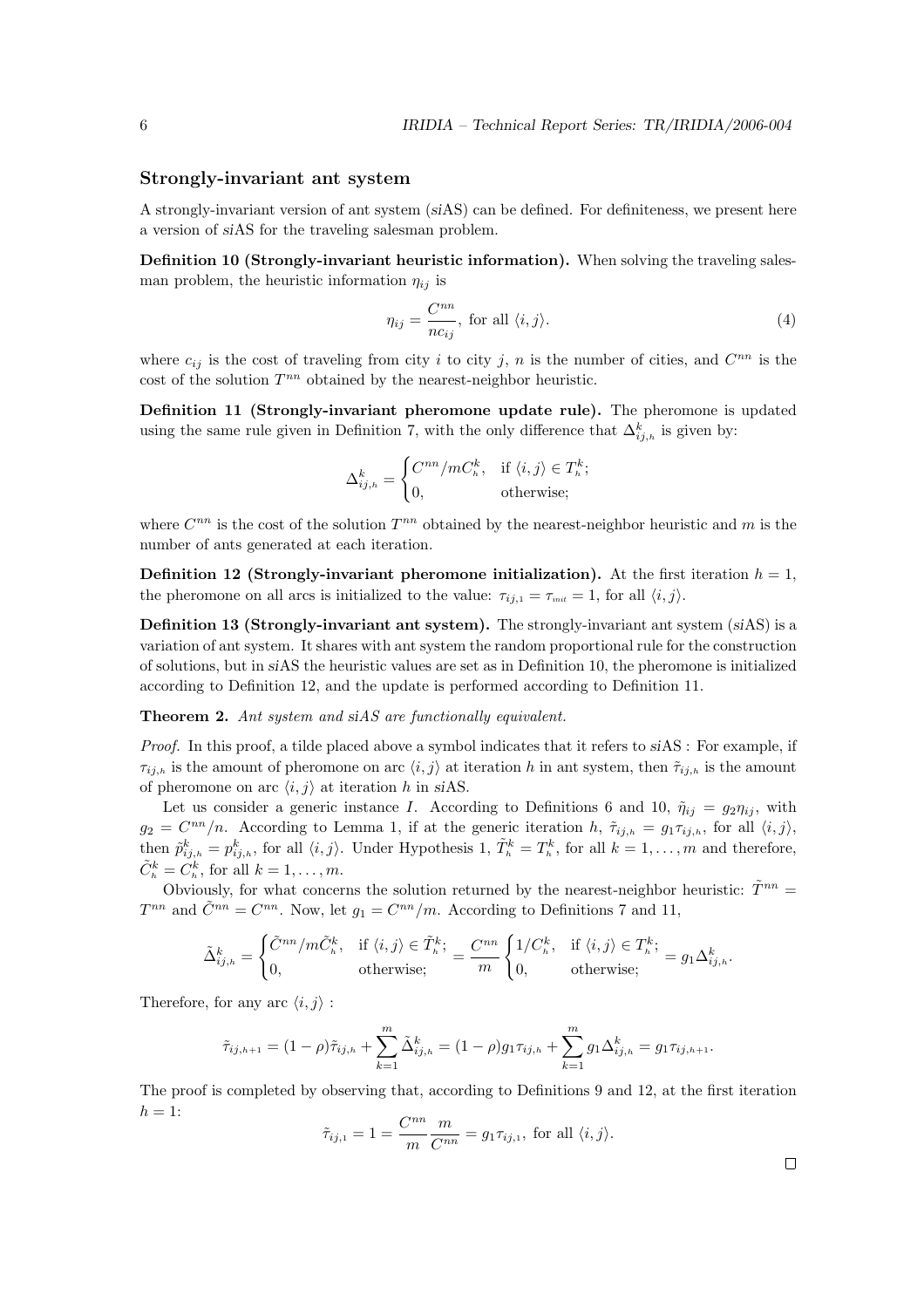#### Theorem 3. siAS is strongly-invariant.

Proof. The weak invariance of siAS follows trivially from Theorems 1 and 2: Since siAS is functionally equivalent to ant system and the latter is weakly-invariant, also siAS is weakly-invariant. To prove strong invariance, we need to show that the heuristic information and the pheromone are invariant on all arcs.

Let us consider two instances I and  $\overline{I}$  such that  $\overline{I} = fI$ . According to Definition 10, and taking into account Equation 1, it results:  $\bar{\eta}_{ij} = \bar{C}^{nn}/n\bar{c}_{ij} = fC^{nn}/nfc_{ij} = C^{nn}/nc_{ij} = \eta_{ij}$ , for all  $\langle i, j \rangle$ . Under Hypothesis 1, if  $\bar{\tau}_{ij,h} = \tau_{ij,h}$ , for all  $\langle i, j \rangle$  at a generic iteration h, then  $\bar{\tau}_{ij,h+1} = \tau_{ij,h+1}$ , for all  $\langle i, j \rangle$ . The proof is completed by observing that at the first iteration  $h = 1, \bar{\tau}_{ij,1} = \tau_{ij,1} = 1$ , for all  $\langle i, j \rangle$ .

Remark 5. In the above definition of siAS, the nearest-neighbor heuristic has been adopted for generating a reference solution, the cost of which is then used for normalizing the cost of the solutions found by siAS. Any other algorithm could be used instead, provided that the solution it returns does not depend on the scale of the problem.

Remark 6. It is worth noting here that the presence of the term  $n$  in the denominator of the left hand side of Equation 4 is not needed for obtaining an invariant heuristic information. It has been included for achieving another property. Indeed,  $\eta_{ij}$  as defined in Equation 4 assumes values that do not depend on the size of the instance under analysis—that is, on the number  $n$  of cities. If this term were not present, since the numerator  $C^{nn}$  grows with n,  $\eta_{ij}$  would have been relatively larger in large instances and smaller in small ones.

Remark 7. Similarly, it should be noticed that by initializing the pheromone to  $\tau_{i,j,1} = \tau_{\text{init}} = 1/m$ , for all  $\langle i, j \rangle$ , and by defining  $\Delta_{ij,h}^k$  as:

$$
\Delta_{ij,h}^k = \begin{cases} C^{nn}/C_h^k, & \text{if } \langle i,j \rangle \in T_h^k; \\ 0, & \text{otherwise}; \end{cases}
$$

one would have obtained nonetheless an invariant algorithm. The advantage of the formulation given in Definitions 11 and 12 is that the magnitude of the pheromone deposited on the arcs does not depend on the number m of ants considered.

## 4 MAX–MIN ant system

The results given for ant system can be extended to  $MAX-MIN$  ant system [11, 12]. The characterizing element of  $\mathcal{MAX}$ – $\mathcal{MIN}$  ant system is the fact that the pheromone values are constrained between a minimum and a maximum, which possibly change iteration by iteration.

**Definition 14 (Pheromone trail limits).** At iteration  $h+1$ , the pheromone value  $\tau_{i,h+1}$  on a generic arc  $\langle i, j \rangle$  is constrained:

$$
\tau_h^{min} \leq \tau_{ij,h+1} \leq \tau_h^{max},
$$

with  $\tau_h^{max} = 1/\rho C_h^{bs}$  and  $\tau_h^{min} = a\tau_h^{max}$ , where  $C_h^{bs}$  is the best solution found up to and including iteration  $h$ , and  $a$  is a parameter.

Remark 8. The following notation will be adopted:

$$
[x]_{min}^{max} = \begin{cases} min, & \text{if } x < min; \\ x, & \text{if } min \le x \le max; \\ max, & \text{if } x > max. \end{cases}
$$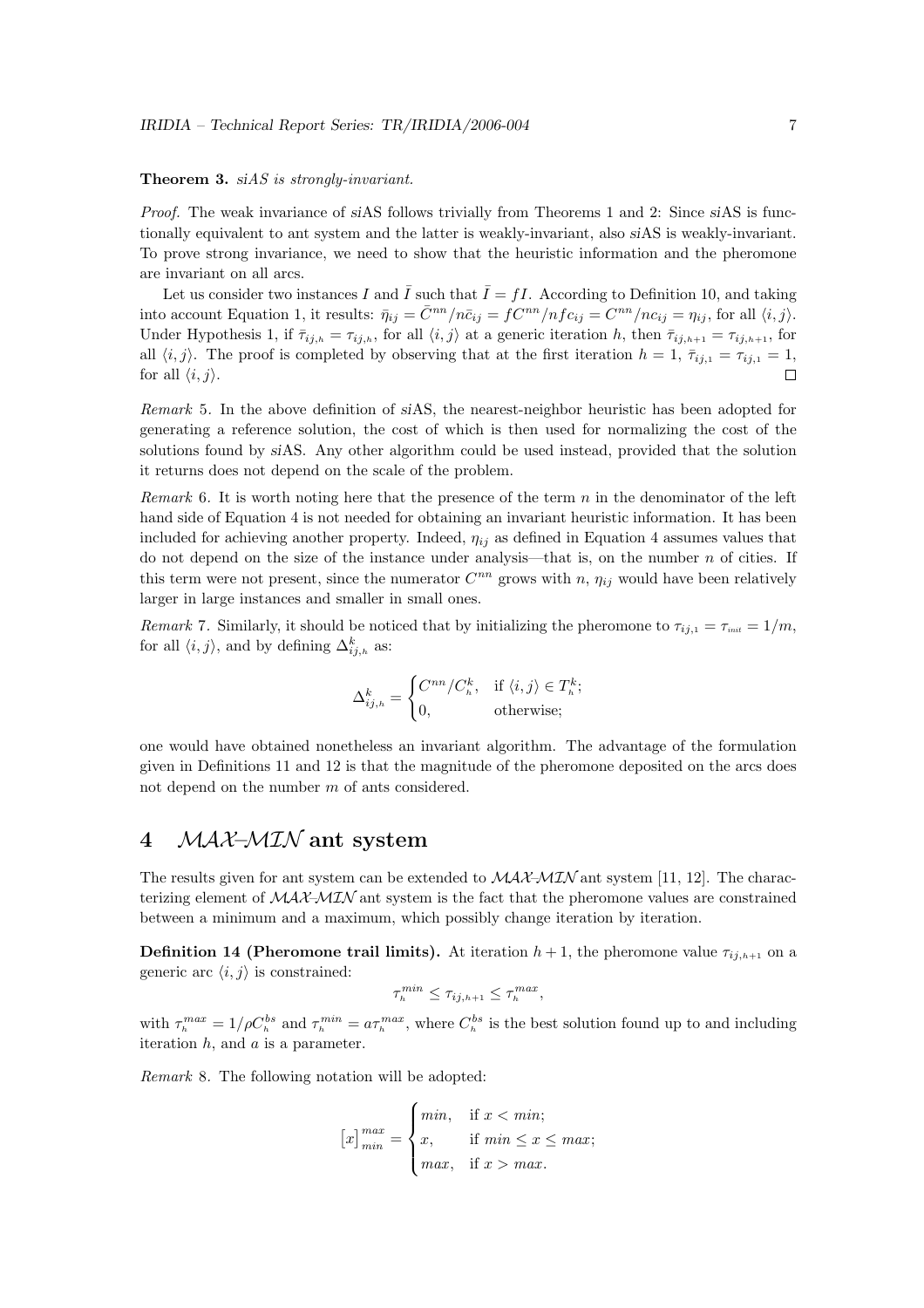It can be easily shown that, if  $q > 0$ ,

$$
\left[g \cdot x\right]_{g \cdot min}^{g \cdot max} = g\left[x\right]_{min}^{max}.
$$

This property will be used in the following.

**Definition 15 (Pheromone update rule).** If  $\tau_{ij,h}$  is the value of the pheromone on arc  $\langle i, j \rangle$ at the current iteration h, the value of the pheromone at iteration  $h + 1$  is given by:

$$
\tau_{ij,h+1} = \left[ (1 - \rho)\tau_{ij,h} + \Delta_{ij,h}^{best} \right]_{\tau_h^{min}}^{\tau_h^{max}},
$$
\n(5)

where  $\rho$  is the evaporation rate. The quantity  $\Delta_{ij,h}^{best}$  might be given by two different equations depending on which update mode is performed: either *best-so-far* update or *iteration-best* update. In the best-so-far update:

$$
\Delta_{ij,h}^{best} = \begin{cases} 1/C_h^{bs}, & \text{if } \langle i,j \rangle \in T_h^{bs}; \\ 0, & \text{otherwise}; \end{cases}
$$
 (6)

where  $T_h^{bs}$  is the best solution found up to and including iteration h, and  $C_h^{bs}$  is its cost. In the iteration-best update:

$$
\Delta_{ij,h}^{best} = \begin{cases} 1/C_h^{ib}, & \text{if } \langle i,j \rangle \in T_h^{ib}; \\ 0, & \text{otherwise}; \end{cases}
$$
\n(7)

where  $T_h^{ib}$  is the best solution found in iteration h, and  $C_h^{ib}$  is its cost.

Remark 9. Whether a *best-so-far* or an *iteration-best* update is to be performed at a given iteration h is a design choice. In the typical implementation of  $MAX-MIN$  ant system, mostly the *iteration*best update is adopted in the initial iterations and the frequency with which the best-so-far update is employed increases iteration after iteration.

**Definition 16** ( $\mathcal{MAX}-\mathcal{MIN}$  ant system).  $\mathcal{MAX}-\mathcal{MIN}$  ant system is an ACO algorithm in which solutions are constructed according to the random proportional rule given in Definition 5, and the pheromone is updated according to Definition 15. The evaporation rate  $\rho$ , the number of ants m, the exponents  $\alpha$  and  $\beta$ , and the factor a are parameters of the algorithm.

**Definition 17 (Nearest-neighbor pheromone initialization).** At the first iteration  $h = 1$ , the pheromone on all arcs is initialized to the value:

$$
\tau_{ij,1} = \tau_{\text{init}} = \frac{1}{\rho C^{nn}}, \text{ for all } \langle i, j \rangle,
$$

where  $C^{nn}$  is the cost of the solution  $T^{nn}$  obtained by the nearest-neighbor heuristic.

Theorem 4. MAX-MIN ant system is weakly-invariant.<sup>2</sup>

Proof. The proof follows the one given for Theorem 1. Let us consider two generic instances I and  $\overline{I}$  such that  $\overline{I} = fI$ , with  $f > 0$ . It results that  $\overline{\eta}_{ij} = \frac{1}{f}$  $\frac{1}{f}\eta_{ij}$ , for all  $\langle i, j \rangle$ . Let us assume that, at the beginning of the generic iteration  $h, \bar{T}_{h-1}^{bs} = T_{h-1}^{bs}$  and  $\bar{\tau}_{ij,h} = \frac{1}{f}\tau_{ij,h}$ , for all  $\langle i, j \rangle$ . According f to Lemma 1,  $\bar{p}_{ij,h}^k = p_{ij,h}^k$ , for all  $\langle i,j \rangle$ . Under Hypothesis 1,  $\bar{T}_h^k = T_h^k$ , for all  $k = 1, \ldots, m$ , and therefore,  $\bar{C}_h^k = fC_h^k$ , for all  $k = 1, \ldots, m$ . In particular,  $\bar{T}_h^{ib} = T_h^{ib}$ , and  $\bar{C}_h^{ib} = fC_h^{ib}$ . Moreover, whether or not an improvement is made on the *best-so-far* solution,  $\bar{T}_{h}^{bs} = T_{h}^{bs}$ . Indeed, since  $\bar{T}^{bs}_{h-1} = T^{bs}_{h-1}$ , then  $\bar{C}^{bs}_{h-1} = fC^{bs}_{h-1}$ . If  $C^{ib}_h < C^{bs}_{h-1}$ , then also  $\bar{C}^{ib}_h < \bar{C}^{bs}_{h-1}$ , and  $\bar{T}^{bs}_h = \bar{T}^{ib}_h = T^{ib}_h = T^{ib}_h$  $T_h^{bs}$ . On the other hand, if  $C_h^{ib} \geq C_{h-1}^{bs}$ , then also  $\bar{C}_h^{ib} \geq \bar{C}_{h-1}^{bs}$ , and  $\bar{T}_h^{bs} = \bar{T}_{h-1}^{bs} = T_{h-1}^{bs} = T_h^{bs}$ .

<sup>&</sup>lt;sup>2</sup>Also in this case, for definiteness, we refer to the application of  $\mathcal{MAX}\text{-}\mathcal{MIN}$  ant system to the traveling salesman problem and we consider the case in which the pheromone is initialized as prescribed by Definition 17.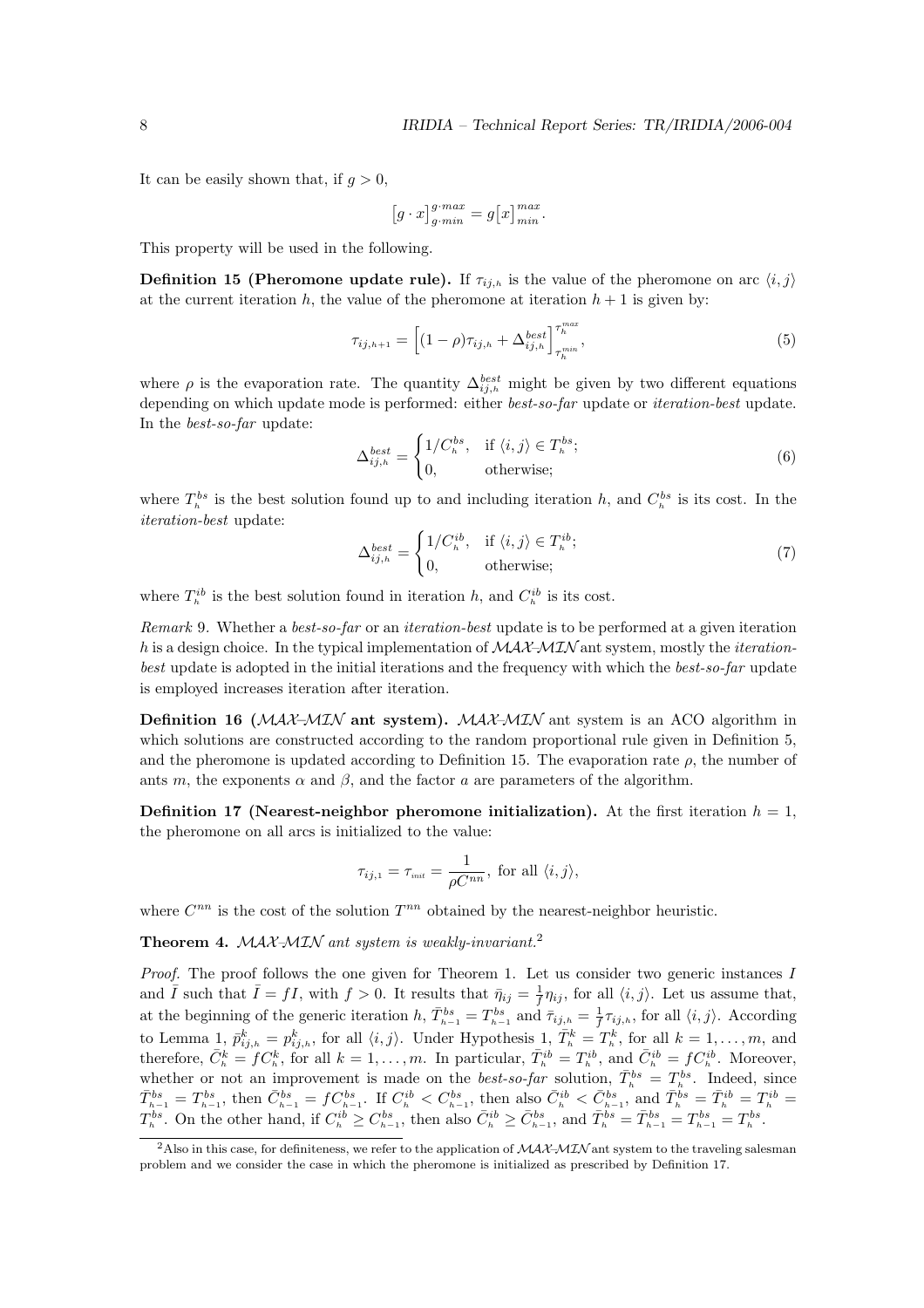If at step h a best-so-far update is applied, according to Equation 6:

$$
\bar{\Delta}_{ij,h}^{best} = \begin{cases}\n1/\bar{C}_h^{bs}, & \text{if } \langle i,j \rangle \in \bar{T}_h^{bs}; \\
0, & \text{otherwise};\n\end{cases} = \begin{cases}\n1/f C_h^{bs}, & \text{if } \langle i,j \rangle \in \bar{T}_h^{bs} = T_h^{bs}; \\
0/f, & \text{otherwise};\n\end{cases}
$$
\n
$$
= \frac{1}{f} \begin{cases}\n1/C_h^{bs}, & \text{if } \langle i,j \rangle \in T_h^{bs}; \\
0, & \text{otherwise};\n\end{cases} = \frac{1}{f} \Delta_{ij,h}^{best}.
$$

Similarly, if an *iteration-best* update is applied, according to Equation 7:

$$
\bar{\Delta}_{ij,h}^{best} = \begin{cases}\n1/\bar{C}_h^{ib}, & \text{if } \langle i,j \rangle \in \bar{T}_h^{ib}; \\
0, & \text{otherwise};\n\end{cases} = \begin{cases}\n1/f C_h^{ib}, & \text{if } \langle i,j \rangle \in \bar{T}_h^{ib} = T_h^{ib}; \\
0/f, & \text{otherwise};\n\end{cases}
$$
\n
$$
= \frac{1}{f} \begin{cases}\n1/C_h^{ib}, & \text{if } \langle i,j \rangle \in T_h^{ib}; \\
0, & \text{otherwise};\n\end{cases} = \frac{1}{f} \Delta_{ij,h}^{best}.
$$

In both cases,

$$
\bar{\tau}_h^{max} = \frac{1}{\rho \bar{C}_h^{bs}} = \frac{1}{f \rho C_h^{bs}} = \frac{1}{f} \tau_h^{max},
$$

and therefore,

$$
\bar{\tau}_h^{min} = a \bar{\tau}_h^{max} = \frac{a}{f} \tau_h^{max} = \frac{1}{f} \tau_h^{min}.
$$

It follows that,

$$
\bar{\tau}_{ij,h+1} = \left[ (1-\rho)\bar{\tau}_{ij,h} + \bar{\Delta}_{ij,h}^{best} \right]_{\bar{\tau}_{h}^{min}}^{\bar{\tau}_{h}^{max}} = \left[ (1-\rho)\frac{1}{f}\tau_{ij,h} + \frac{1}{f}\Delta_{ij,h}^{best} \right]_{\frac{1}{f}\tau_{h}^{min}}^{\frac{1}{f}\tau_{h}^{max}} \n= \left[ \frac{1}{f} \left( (1-\rho)\tau_{ij,h} + \Delta_{ij,h}^{best} \right) \right]_{\frac{1}{f}\tau_{h}^{min}}^{\frac{1}{f}\tau_{h}^{max}} = \frac{1}{f} \left[ (1-\rho)\tau_{ij,h} + \Delta_{ij,h}^{best} \right]_{\tau_{h}^{min}}^{\tau_{h}^{max}} = \frac{1}{f}\tau_{ij,h+1}.
$$

The proof is completed by observing that at the first iteration  $h = 1$ , the pheromone is initialized as:

$$
\bar{\tau}_{ij,1} = \frac{1}{\rho \bar{C}^{nn}} = \frac{1}{f \rho C^{nn}} = \frac{1}{f} \tau_{ij,1},
$$
  
and the initial *best-so-far* solutions are  $\bar{T}_0^{bs} = \bar{T}^{nn} = T^{nn} = T_0^{bs}$ .

## Strongly-invariant MAX–MIN ant system

A strongly-invariant version of MAX–MIN ant system (siMMAS) can be defined. For definiteness, we present here a version of siMMAS for the traveling salesman problem.

Definition 18 (Strongly-invariant pheromone update rule). The pheromone is updated as in Definition 15, with the difference that in the best-so-far update:

$$
\Delta_{ij,h}^{best} = \begin{cases}\n\rho C^{nn} / C_h^{bs}, & \text{if } \langle i, j \rangle \in T_h^{bs}; \\
0, & \text{otherwise};\n\end{cases}
$$
\n(8)

and in the iteration-best update:

$$
\Delta_{ij,h}^{best} = \begin{cases}\n\rho C^{nn} / C_h^{ib}, & \text{if } \langle i, j \rangle \in T_h^{ib}; \\
0, & \text{otherwise};\n\end{cases}
$$
\n(9)

where  $C^{nn}$  is the cost of the solution  $T^{nn}$  obtained by the nearest-neighbor heuristic and  $\rho$  is the evaporation rate.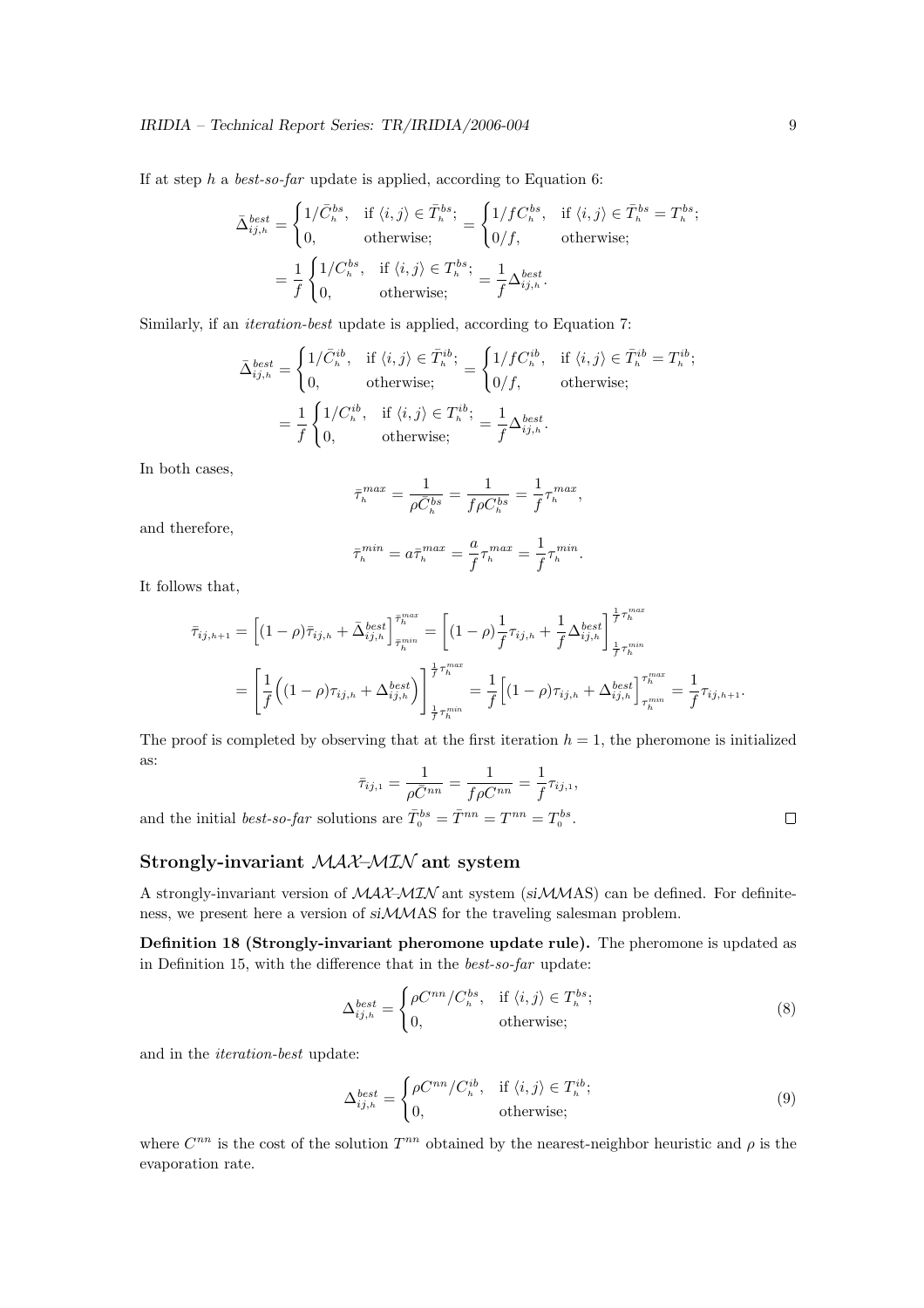**Definition 19 (Strongly-invariant pheromone initialization).** At the first iteration  $h = 1$ , the pheromone on all arcs is initialized to the value:  $\tau_{ij,1} = \tau_{\text{init}} = 1$ , for all  $\langle i, j \rangle$ .

**Definition 20 (Strongly-invariant pheromone trail limits).** At iteration  $h + 1$ , the value  $\tau_{ij,h+1}$  of the pheromone on a generic arc  $\langle i,j \rangle$  is constrained:  $\tau_{i}^{min} \leq \tau_{ij,h+1} \leq \tau_{i}^{max}$ , with  $\tau_h^{max} = C^{nn}/C_h^{bs}$  and  $\tau_h^{min} = a\tau_h^{max}$ , where  $C^{nn}$  is the cost of the solution  $T^{nn}$  found by the nearest-neighbor algorithm,  $C_h^{bs}$  is the best solution found up to and including iteration h, and a is a parameter.

**Definition 21 (Strongly-invariant MAX–MIN ant system).** The strongly-invariant MAX–  $\mathcal{M} \mathcal{I} \mathcal{N}$  ant system (si $\mathcal{M} \mathcal{M} \mathcal{S}$ ) is a minor variation of  $\mathcal{M} \mathcal{A} \mathcal{X} \mathcal{M} \mathcal{I} \mathcal{N}$  ant system. It shares with  $MAX-MIN$  ant system the random proportional rule given in Definition 5, the heuristic values are set as in Definition 10, the pheromone is initialized according to Definition 19 and limited according to Definition 20, and the update is performed according to Definition 18.

#### Theorem 5. MAX–MIN ant system and siMMAS are functionally equivalent.

Proof. As in the proof of Theorem 2, a tilde placed above a symbol indicates that the latter refers to siMMAS. Let us consider a generic instance I. According to Definitions 6 and 10,  $\tilde{\eta}_{ii} = g_2 \eta_{ii}$ , with  $g_2 = C^{nn}/n$ . According to Lemma 1, if at the generic iteration h,  $\tilde{\tau}_{ij,h} = g_1 \tau_{ij,h}$ , for all  $\langle i, j \rangle$ , then  $\tilde{p}_{ij,h}^k = p_{ij,h}^k$ , for all  $\langle i,j \rangle$ . Under Hypothesis 1,  $\tilde{T}_h^k = T_h^k$ , for all  $k = 1, \ldots, m$  and therefore,  $\tilde{C}_h^k = \tilde{C}_h^k$ , for all  $k = 1, \ldots, m$ . In particular,  $\tilde{T}_h^{ib} = T_h^{ib}$ , and  $\tilde{C}_h^{ib} = C_h^{ib}$ . Moreover, whether or not an improvement is made on the *best-so-far* solution,  $\tilde{T}_h^{bs} = T_h^{bs}$ —see the proof of Theorem 4.

For what concerns the solution returned by the nearest-neighbor heuristic:  $\tilde{T}^{nn} = T^{nn}$  and  $ilde{C}^{nn} = C^{nn}$ . Now, let  $g_1 = \rho C^{nn}$ . If at step h a best-so-far update is applied, according to Equation 8:

$$
\tilde{\Delta}_{ij,h}^{best} = \begin{cases}\n\rho \tilde{C}^{nn} / \tilde{C}_h^{bs}, & \text{if } \langle i,j \rangle \in \tilde{T}_h^{bs}; \\
0, & \text{otherwise};\n\end{cases} = \rho C^{nn} \begin{cases}\n1 / C_h^{bs}, & \text{if } \langle i,j \rangle \in T_h^{bs}; \\
0, & \text{otherwise};\n\end{cases} = g_1 \Delta_{ij,h}^{best}.
$$

Similarly, if an *iteration-best* update is applied, according to Equation 9:

$$
\tilde{\Delta}_{ij,h}^{best} = \begin{cases}\n\rho \tilde{C}^{nn} / \tilde{C}_h^{ib}, & \text{if } \langle i, j \rangle \in \tilde{T}_h^{ib}; \\
0, & \text{otherwise};\n\end{cases} = \rho C^{nn} \begin{cases}\n1 / C_h^{ib}, & \text{if } \langle i, j \rangle \in T_h^{ib}; \\
0, & \text{otherwise};\n\end{cases} = g_1 \Delta_{ij,h}^{best}.
$$

In both cases, according to Definitions 14 and 20,  $\bar{\tau}_h^{max} = C^{nn}/C_h^{bs} = \rho C^{nn}/\rho C_h^{bs} = g_1 \tau_h^{max}$  and  $\bar{\tau}_h^{min} = a \bar{\tau}_h^{max} = a g_1 \tau_h^{max} = g_1 \tau_h^{min}$ . It follows that, for all  $\langle i, j \rangle$ :

$$
\tilde{\tau}_{ij,h+1}=\Big[(1-\rho)\tilde{\tau}_{ij,h}+\tilde{\Delta}_{ij,h}^{best}\Big]^{\bar{\tau}^{max}_h}_{\bar{\tau}^{min}_h}=\Big[(1-\rho)g_1\tau_{ij,h}+g_1\Delta_{ij,h}^{best}\Big]^{g_1\tau_h^{max}}_{g_1\tau_h^{min}}=g_1\tau_{ij,h+1}.
$$

The proof is completed by observing that at the first iteration  $h = 1$ , the pheromone is initialized as  $\tilde{\tau}_{ij,1} = 1 = \rho C^{nn} / \rho C^{nn} = g_1 \tau_{ij,1}$ , and the initial *best-so-far* solutions are  $\tilde{T}_0^{bs} = \tilde{T}^{nn} = T^{nn} = T^{nn}$  $T_0^{bs}$ .  $\Box$ 

#### Theorem 6. si $MMS$  is strongly-invariant.

*Proof.* The weak invariance of  $siMMS$  follows trivially from Theorems 4 and 5. In order to show that the heuristic information and the pheromone are invariant on all arcs, let us consider two instances I and  $\overline{I}$  such that  $\overline{I} = fI$ . According to Definition 10, and taking into account Equation 1, it results:  $\bar{\eta}_{ij} = \bar{C}^{nn}/n\bar{c}_{ij} = fC^{nn}/nf c_{ij} = C^{nn}/nc_{ij} = \eta_{ij}$ . Under Hypothesis 1, if  $\bar{\tau}_{ij,h} = \tau_{ij,h}$ , for all  $\langle i, j \rangle$  at a generic iteration h, and if  $\bar{T}_{h-1}^{bs} = T_{h-1}^{bs}$ , then  $\bar{\tau}_{ij,h+1} = \tau_{ij,h+1}$ , for all  $\langle i, j \rangle$ . The proof is completed by observing that at the first iteration  $h = 1, \overline{\tau}_{ij,1} = \tau_{ij,1} = 1$ , for all  $\langle i, j \rangle$ , and the initial *best-so-far* solutions are  $\bar{T}^{bs}_{0} = \bar{T}^{nn} = T^{nn} = T^{bs}_{0}$ .  $\Box$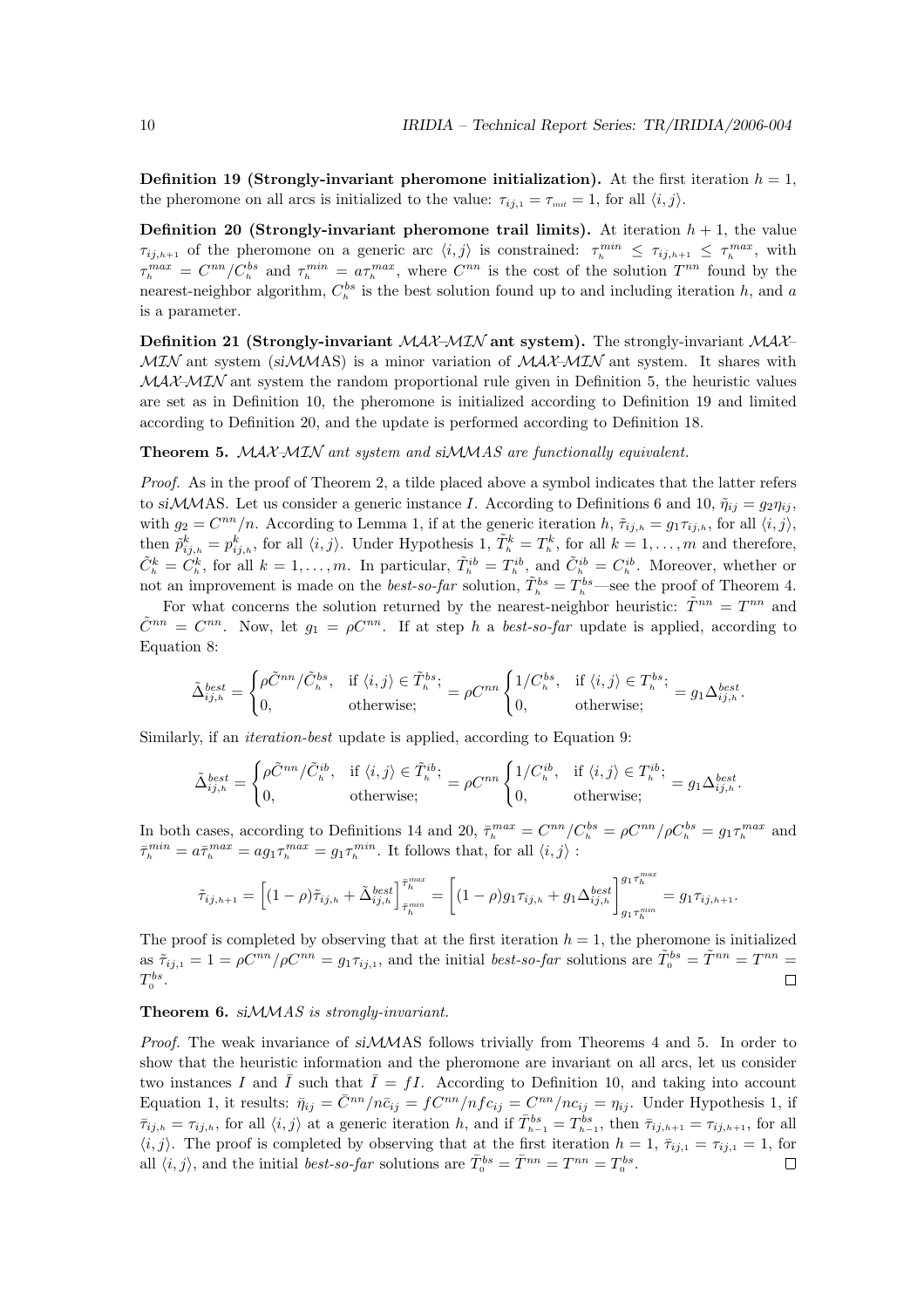Remark 10. Also in the case of siMMAS, the nearest-neighbor heuristic has been adopted for generating a reference solution. Any other algorithm could be used instead, provided that the solution it returns does not depend on the scale of the problem.

## 5 Ant colony system

The weak invariance property holds also for ant colony system [10]. In ant colony system, the concept of local pheromone update is introduced: When an ant traverses an arc while constructing a solution, the pheromone on that arc is reduced. In order to describe this feature, a slightly modified notation is needed.

**Definition 22 (Local pheromone update rule).** At the generic iteration  $h$ , after ant  $k$  has built the solution  $T_k^k$ , the pheromone is modified according to:

$$
\tau_{ij,h}^{(k)} = \begin{cases} (1-\xi)\tau_{ij,h}^{(k-1)} + \xi\tau_{\text{init}}, & \text{if } \langle i,j \rangle \in T_h^k; \\ \tau_{ij,h}^{(k-1)}, & \text{otherwise}; \end{cases}
$$

where  $\xi$  is a parameter and  $\tau_{\text{init}}$  is the initial value of the pheromone—see Definition 26. Moreover,  $\tau_{ij,h}^{(k-1)}$  is the value of the pheromone on arc  $\langle i,j \rangle$  at iteration h after the first  $k-1$  ants have constructed their respective solution and before the transit of ant k. On the other hand,  $\tau_{ij,h}^{(k)}$  is the value after ant  $k$  has transited.

**Definition 23 (Global pheromone update rule).** At each iteration h, after all m ants have built their solution and performed the local pheromone update, the pheromone on the arcs belonging to the best solution  $T_h^{bs}$  found up to and including iteration h, are reinforced:

$$
\tau_{ij,h+1}^{(0)} = \begin{cases} (1-\rho)\tau_{ij,h}^{(m)} + \rho \Delta_{ij,h}^{best}, & \text{if } \langle i,j \rangle \in T_h^{bs}; \\ \tau_{ij,h}^{(m)}, & \text{otherwise}; \end{cases}
$$

where  $\Delta_{ij,h}^{best} = 1/C_h^{bs}$ , being  $C_h^{bs}$  the cost of  $T_h^{bs}$ . The quantity  $\tau_{ij,h}^{(m)}$  is the value of the pheromone on arc  $\langle i, j \rangle$  after all m ants have constructed their respective solution at iteration h, while  $\tau_{ij,h+1}^{(0)}$  is the quantity of pheromone on arc  $\langle i, j \rangle$  right before any ant starts building its solution at iteration  $h+1$ .

**Definition 24 (Pseudorandom proportional rule).** At the generic iteration h, ant k which is in node i and has  $\mathcal{N}_i^k$  as set of feasible nodes, selects the node to be visited next according to the following rule: With a probability given by the parameter  $q_0$ , the ant moves to the feasible node that maximizes  $\tau_{il,h}^{(k-1)}[\eta_{il}]^{\beta}$ , where  $l \in \mathcal{N}_i^k$ ; with probability  $1 - q_0$  a node is selected according to the random proportional rule given in Definition 5 (with  $\alpha = 1$ ). In the framework of this paper, the following equivalent statement is more convenient:

$$
p_{ij,h}^k = \begin{cases} q_0 + (1 - q_0) \frac{\tau_{ij,h}^{(k-1)} [\eta_{ij}]^{\beta}}{\sum_{l \in \mathcal{N}_i^k} \tau_{il,h}^{(k-1)} [\eta_{il}]^{\beta}}, & \text{if } j = \arg \max_{l \in \mathcal{N}_i^k} \tau_{il,h} [\eta_{il}]^{\beta}; \\ (1 - q_0) \frac{\tau_{ij,h}^{(k-1)} [\eta_{ij}]^{\beta}}{\sum_{l \in \mathcal{N}_i^k} \tau_{il,h}^{(k-1)} [\eta_{il}]^{\beta}}, & \text{otherwise}; \end{cases}
$$

where  $\beta$  and  $q_0$  are parameters, with  $0 \leq q_0 \leq 1$ .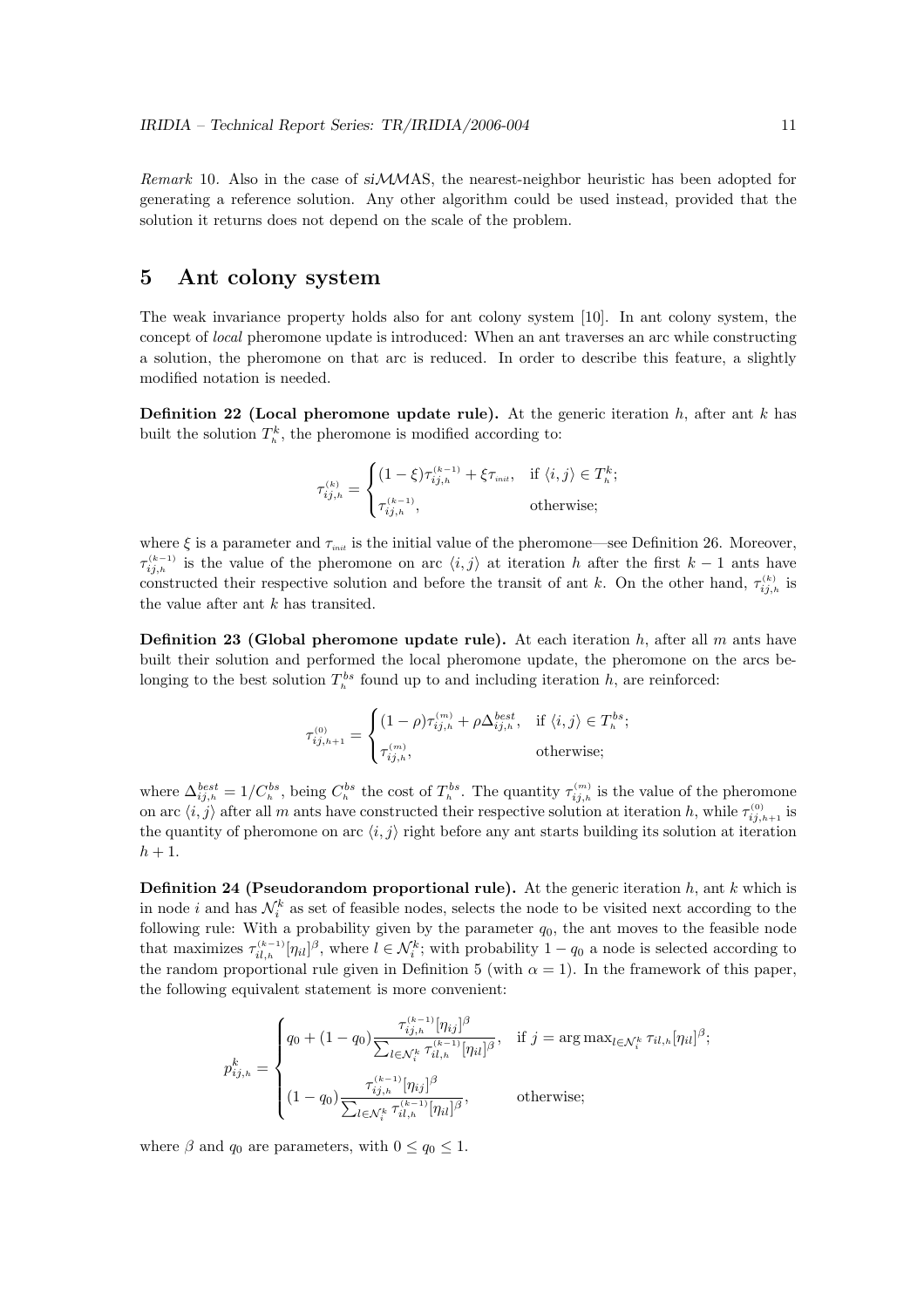$\Box$ 

Lemma 2. The pseudorandom proportional rule is invariant to concurrent linear transformations of the pheromone and of the heuristic information. Formally, for any two positive constants  $g_1$ and  $g_2$ ,

$$
\bar{\tau}_{ij,h}^{(k-1)} = g_1 \tau_{ij,h}^{(k-1)} \wedge \bar{\eta}_{ij} = g_2 \eta_{ij}, \text{ for all } \langle i,j \rangle \implies \bar{p}_{ij,h}^k = p_{ij,h}^k, \text{ for all } \langle i,j \rangle.
$$

where  $\bar{p}_{ij,h}^k$  is obtained on the basis of  $\bar{\tau}_{ij,h}^{(k-1)}$  and  $\bar{\eta}_{ij}$ , according to Definition 24.

Proof. Indeed:

$$
\bar{p}^k_{ij,h} = \begin{cases}\nq_0 + (1 - q_0) \frac{\bar{\tau}^{(k-1)}_{ij,h}[\bar{\eta}_{ij}]^{\beta}}{\sum_{l \in \mathcal{N}^k_i} \bar{\tau}^{(k-1)}_{il,h}[\bar{\eta}_{il}]^{\beta}}, & \text{if } j = \arg \max_{l \in \mathcal{N}^k_i} \bar{\tau}_{il,h}[\bar{\eta}_{il}]^{\beta}; \\
(1 - q_0) \frac{\bar{\tau}^{(k-1)}_{ij,h}[\bar{\eta}_{il}]^{\beta}}{\sum_{l \in \mathcal{N}^k_i} \bar{\tau}^{(k-1)}_{il,h}[\bar{\eta}_{il}]^{\beta}}, & \text{otherwise};\n\end{cases}
$$
\n
$$
= \begin{cases}\nq_0 + (1 - q_0) \frac{g_1 \tau^{(k-1)}_{ij,h}[\bar{g}_2 \eta_{ij}]^{\beta}}{\sum_{l \in \mathcal{N}^k_i} g_1 \tau^{(k-1)}_{il,h}[\bar{g}_2 \eta_{il}]^{\beta}}, & \text{if } j = \arg \max_{l \in \mathcal{N}^k_i} g_1 \tau_{il,h}[\bar{g}_2 \eta_{il}]^{\beta}; \\
(1 - q_0) \frac{g_1 \tau^{(k-1)}_{ij,h}[\bar{g}_2 \eta_{il}]^{\beta}}{\sum_{l \in \mathcal{N}^k_i} g_1 \tau^{(k-1)}_{il,h}[\bar{g}_2 \eta_{il}]^{\beta}}, & \text{otherwise};\n\end{cases}
$$
\n
$$
= \begin{cases}\nq_0 + (1 - q_0) \frac{g_1[g_2]^{\beta} \tau^{(k-1)}_{ij,h}[\eta_{il}]^{\beta}}{\sum_{l \in \mathcal{N}^k_i} \tau^{(k-1)}_{il,h}[\eta_{il}]^{\beta}}, & \text{if } j = \arg \max_{l \in \mathcal{N}^k_i} g_1[g_2]^{\beta} \tau_{il,h}[\eta_{il}]^{\beta}; \\
(1 - q_0) \frac{g_1[g_2]^{\beta} \sum_{l \in \mathcal{N}^k_i} \tau^{(k-1)}_{il,h}[\eta_{il}]^{\beta}}{\sum_{l \in \mathcal{N}^k_i} \tau^{(k-1)}_{il,h}[\eta_{il}]^{\beta}}, & \text{otherwise};\n\end{cases}
$$
\n
$$
= \begin
$$

Definition 25 (Ant colony system). Ant colony system is an ACO algorithm in which solutions are constructed according to the pseudorandom proportional rule given in Definition 24, and the pheromone is updated according to Definitions 22 and 23. The local and global evaporation rates ξ and  $ρ$ , the number of ants m, the exponent  $β$ , and the probability  $q_0$  are parameters of the algorithm.

**Definition 26 (Nearest-neighbor pheromone initialization).** At the first iteration  $h = 1$ , the pheromone on all  $\langle i, j \rangle$  is initialized to the value:

$$
\tau_{ij,1}^{(0)} = \tau_{\rm init} = \frac{1}{nC^{nn}},
$$

where *n* is the number of nodes in the traveling salesman instance and  $C^{nn}$  is the cost of the solution  $T^{nn}$  obtained by the nearest-neighbor heuristic.

Theorem 7. Ant colony system is weakly-invariant.<sup>3</sup>

<sup>&</sup>lt;sup>3</sup>Also in this case, for definiteness, we refer to the application of ant colony system to the traveling salesman problem and we consider the case in which the pheromone is initialized as prescribed by Definition 26.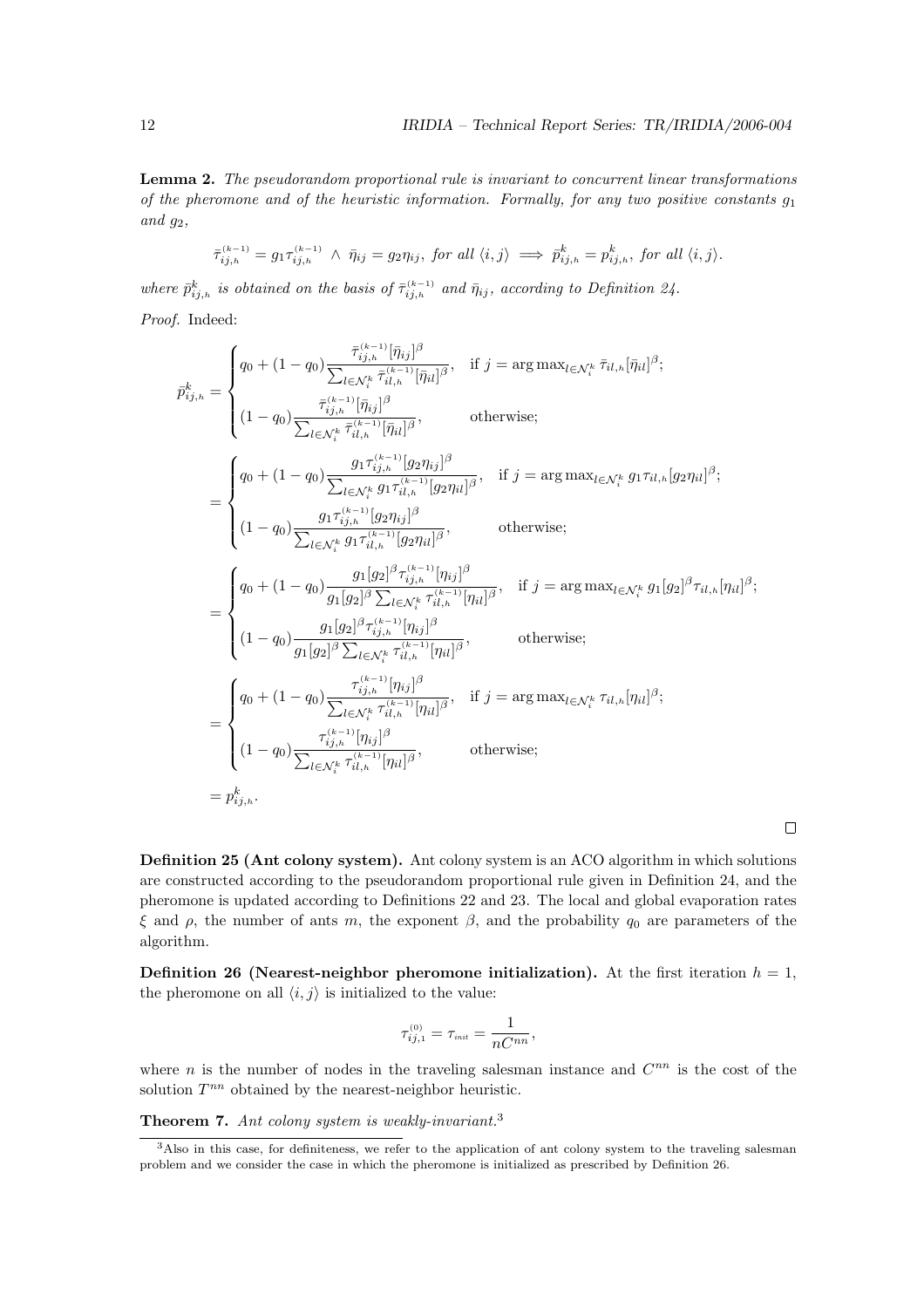Proof. The proof follows those given for Theorems 1 and 4. Let us consider two generic instances I and  $\bar{I}$  such that  $\bar{I} = fI$ , with  $f > 0$ . It results that  $\bar{\eta}_{ij} = \frac{1}{f}$  $\frac{1}{f}\eta_{ij}$ , for all  $\langle i, j \rangle$ . Moreover, from Definition 26:

$$
\bar{\tau}_{\scriptscriptstyle init} = \frac{1}{n\bar{C}^{nn}} = \frac{1}{nfC^{nn}} = \frac{1}{f}\tau_{\scriptscriptstyle init}.
$$

Let us assume that, at the beginning of the generic iteration  $h, \bar{T}_{h-1}^{bs} = T_{h-1}^{bs}$  and  $\bar{\tau}_{ij,h}^{(0)} = \frac{1}{f}$  $\frac{1}{f} \tau_{ij,h}^{\text{\tiny{(0)}}},$  for all  $\langle i, j \rangle$ . Let us consider the first ant that builds a solution at iteration h. According to Lemma 2,  $\bar{p}_{ij,h}^1 = p_{ij,h}^1$ , for all  $\langle i, j \rangle$ . Under Hypothesis 1,  $\bar{T}_h^1 = T_h^1$ . On the basis of Definition 22:

$$
\bar{\tau}_{ij,h}^{(1)} = \begin{cases}\n(1 - \xi)\bar{\tau}_{ij,h}^{(0)} + \xi\bar{\tau}_{init}, & \text{if } \langle i,j \rangle \in \bar{T}_h^1; \\
\bar{\tau}_{ij,h}^{(0)}, & \text{otherwise;} \\
\end{cases}
$$
\n
$$
= \begin{cases}\n(1 - \xi)\frac{1}{f}\tau_{ij,h}^{(0)} + \xi\frac{1}{f}\tau_{init}, & \text{if } \langle i,j \rangle \in T_h^1; \\
\frac{1}{f}\tau_{ij,h}^{(0)}, & \text{otherwise;} \\
\end{cases}
$$
\n
$$
= \frac{1}{f} \begin{cases}\n(1 - \xi)\tau_{ij,h}^{(0)} + \xi\tau_{init}, & \text{if } \langle i,j \rangle \in T_h^1; \\
\tau_{ij,h}^{(0)}, & \text{otherwise;} \\
\end{cases}
$$
\n
$$
= \frac{1}{f}\tau_{ij,h}^{(1)}
$$

Under this condition, Lemma 2 applies also to the second ant of iteration h: It results  $\bar{p}_{ij,h}^2 = p_{ij,h}^2$ , for all  $\langle i, j \rangle$ . Therefore,  $\bar{T}_h^2 = T_h^2$  and finally  $\bar{\tau}_{ij,h}^{(2)} = \frac{1}{f}$  $\frac{1}{f} \tau_{ij,h}^{(2)}$ , for all  $\langle i,j \rangle$ . This procedure can be repeated for all m ants acting at generation h with the net result that  $\bar{\tau}_{ij,h}^{(m)} = \frac{1}{f}$  $\frac{1}{f} \tau_{ij,h}^{(m)}$  for all  $\langle i, j \rangle$ ,  $\bar{T}_h^k = T_h^k$ , for all  $k = 1, \ldots, m$ , and therefore,  $\bar{C}_h^k = f C_h^k$ , for all  $k = 1, \ldots, m$ . In particular,  $\overline{C}_h^{ib} = f C_h^{ib}$ . Moreover, whether or not an improvement is made on the *best-so-far* solution,  $\bar{T}_{h}^{bs} = T_{h}^{bs}$  and therefore  $\bar{C}_{h}^{bs} = fC_{h}^{bs}$ —see the proof of Theorem 4.

The global pheromone update takes place on the basis of:

$$
\bar{\Delta}_{ij,h}^{best} = \frac{1}{\bar{C}_h^{bs}} = \frac{1}{fC_h^{bs}} = \frac{1}{f} \Delta_{ij,h}^{best}, \text{ if } \langle i,j \rangle \in T_h^{bs}.
$$

It results:

$$
\bar{\tau}_{ij,h+1}^{(0)} = \begin{cases}\n(1-\rho)\bar{\tau}_{ij,h}^{(m)} + \rho \bar{\Delta}_{ij,h}^{best}, & \text{if } \langle i,j \rangle \in \bar{T}_h^{bs}; \\
\bar{\tau}_{ij,h}^{(m)}, & \text{otherwise};\n\end{cases}
$$
\n
$$
= \begin{cases}\n(1-\rho)\frac{1}{f}\tau_{ij,h}^{(m)} + \rho\frac{1}{f}\Delta_{ij,h}^{best}, & \text{if } \langle i,j \rangle \in T_h^{bs}; \\
\frac{1}{f}\tau_{ij,h}^{(m)}, & \text{otherwise};\n\end{cases}
$$
\n
$$
= \frac{1}{f} \begin{cases}\n(1-\rho)\tau_{ij,h}^{(m)} + \rho \Delta_{ij,h}^{best}, & \text{if } \langle i,j \rangle \in T_h^{bs}; \\
\tau_{ij,h}^{(m)}, & \text{otherwise};\n\end{cases}
$$
\n
$$
= \frac{1}{f}\tau_{ij,h+1}^{(0)}.
$$

The proof is completed by the fact that at the first iteration  $h = 1$ , the pheromone is initialized as:

$$
\bar{\tau}_{ij,1}^{(0)} = \frac{1}{n\bar{C}^{nn}} = \frac{1}{n f C^{nn}} = \frac{1}{f} \tau_{ij,1}^{(0)}, \text{ for all } \langle i, j \rangle.
$$

and the initial *best-so-far* solutions are  $\overline{T}^{bs}_{0} = \overline{T}^{nn} = T^{nn} = T^{bs}_{0}$ .

 $\Box$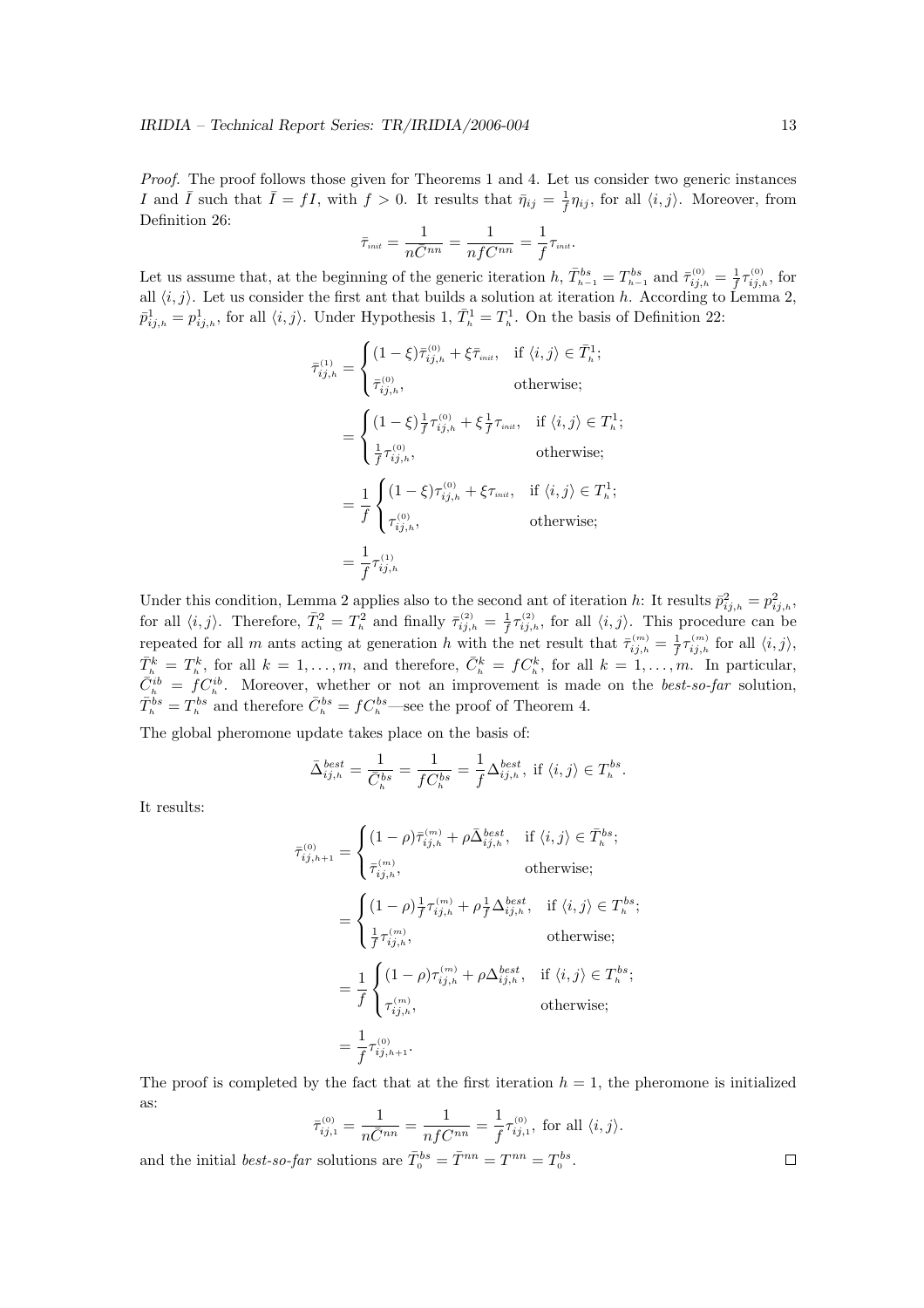#### Strongly-invariant ant colony system

A strongly-invariant version of ant colony system (siACS) can be defined. For definiteness, we present here a version of siACS for the traveling salesman problem.

Definition 27 (Strongly-invariant global pheromone update rule). The global pheromone update is performed as in Definition 23, with the difference that

$$
\Delta_{ij,h}^{best} = n \frac{C^{nn}}{C_h^{bs}},
$$

where  $C^{nn}$  and  $C_h^{bs}$  are the costs of the nearest-neighbor solution  $T^{nn}$  and of the *best-so-far* solution  $T_h^{bs}$ , respectively, and n is the number of cities.

Definition 28 (Strongly-invariant pheromone initialization). At the first iteration  $h = 1$ , the pheromone on all arcs is initialized to the value  $\tau_{ii,1} = \tau_{\text{init}} = 1$ , for all  $\langle i, j \rangle$ .

Definition 29 (Strongly-invariant ant colony system). The strongly-invariant ant colony system (siACS) is a minor variation of ant colony system. It shares with ant colony system the pseudorandom proportional rule for the construction of solutions, the heuristic values are set as in Definition 10, the pheromone is initialized according to Definition 28 and the local and global pheromone update are performed according to Definitions 22 and 27, respectively.

Theorem 8. Ant colony system and siACS are functionally equivalent.

Proof. As in the proof of Theorems 2 and 5, a tilde placed above a symbol indicates that the latter refers to siACS. Let us consider a generic instance I. According to Definitions 6 and 10,  $\tilde{\eta}_{ij} = g_2 \eta_{ij}$ , with  $g_2 = C^{nn}/n$ . According to Lemma 2 and under Hypothesis 1, if at the beginning of the generic iteration  $h, \tilde{\tau}_{ij,h}^{(0)} = g_1 \tau_{ij,h}^{(0)}$ , for all  $\langle i,j \rangle$ , then,  $\tilde{p}_{ij,h}^k = p_{ij,h}^k$ , for all  $\langle i,j \rangle$  and for all  $k = 1, \ldots, m$ . Further, for all  $k = 1, \ldots, m$ ,  $\tilde{\tau}_{ij,h}^{(k)} = g_1 \tau_{ij,h}^{(k)}$ ,  $\tilde{T}_h^k = T_h^k$ , and therefore  $\tilde{C}_h^k = C_h^k$ —see also the proof of Theorem 7. In particular,  $\tilde{\tau}_{ij,h}^{(m)} = g_1 \tau_{ij,h}^{(m)}$ . Moreover,  $\tilde{T}_h^{ib} = T_h^{ib}$  and  $\tilde{C}_h^{ib} = C_h^{ib}$ . Finally, whether or not an improvement is made on the *best-so-far* solution,  $\tilde{T}_h^{bs} = T_h^{bs}$ —see the proof of Theorem 4.

For what concerns the solution returned by the nearest-neighbor heuristic:  $\tilde{T}^{nn} = T^{nn}$  and  $\tilde{C}^{nn} = C^{nn}$ . Now, let  $g_1 = nC^{nn}$ . The global pheromone update takes place on the basis of the quantities:

$$
\tilde{\Delta}^{best}_{ij,h} = \frac{n\tilde{C}^{nn}}{\tilde{C}^{bs}_h} = nC^{nn}\frac{1}{C^{bs}_h} = g_1 \tilde{\Delta}^{best}_{ij,h}, \text{ if } \langle i,j \rangle \in T^{bs}_h.
$$

It results:

$$
\tilde{\tau}_{ij,h+1}^{(0)} = \begin{cases}\n(1-\rho)\tilde{\tau}_{ij,h}^{(m)} + \rho \tilde{\Delta}_{ij,h}^{best}, & \text{if } \langle i,j \rangle \in \tilde{T}_h^{bs}; \\
\tilde{\tau}_{ij,h}^{(m)}, & \text{otherwise};\n\end{cases} = \begin{cases}\n(1-\rho)g_1 \tau_{ij,h}^{(m)} + \rho g_1 \Delta_{ij,h}^{best}, & \text{if } \langle i,j \rangle \in T_h^{bs}; \\
g_1 \tau_{ij,h}^{(m)}, & \text{otherwise};\n\end{cases}
$$
\n
$$
= g_1 \begin{cases}\n(1-\rho) \tau_{ij,h}^{(m)} + \rho \Delta_{ij,h}^{best}, & \text{if } \langle i,j \rangle \in T_h^{bs}; \\
\tau_{ij,h}^{(m)}, & \text{otherwise};\n\end{cases} = g_1 \tau_{ij,h+1}^{(0)}.
$$

The proof is completed by the fact that at the first iteration  $h = 1$ , the pheromone is initialized as:

$$
\tilde{\tau}_{ij,1}^{(0)} = 1 = \frac{nC^{nn}}{nC^{nn}} = g_1 \tau_{ij,1}^{(0)}, \text{ for all } \langle i, j \rangle.
$$

 $\Box$ 

and the initial *best-so-far* solutions are  $\tilde{T}^{bs}_{0} = \tilde{T}^{nn} = T^{nn} = T^{bs}_{0}$ .

Theorem 9. siACS is strongly-invariant.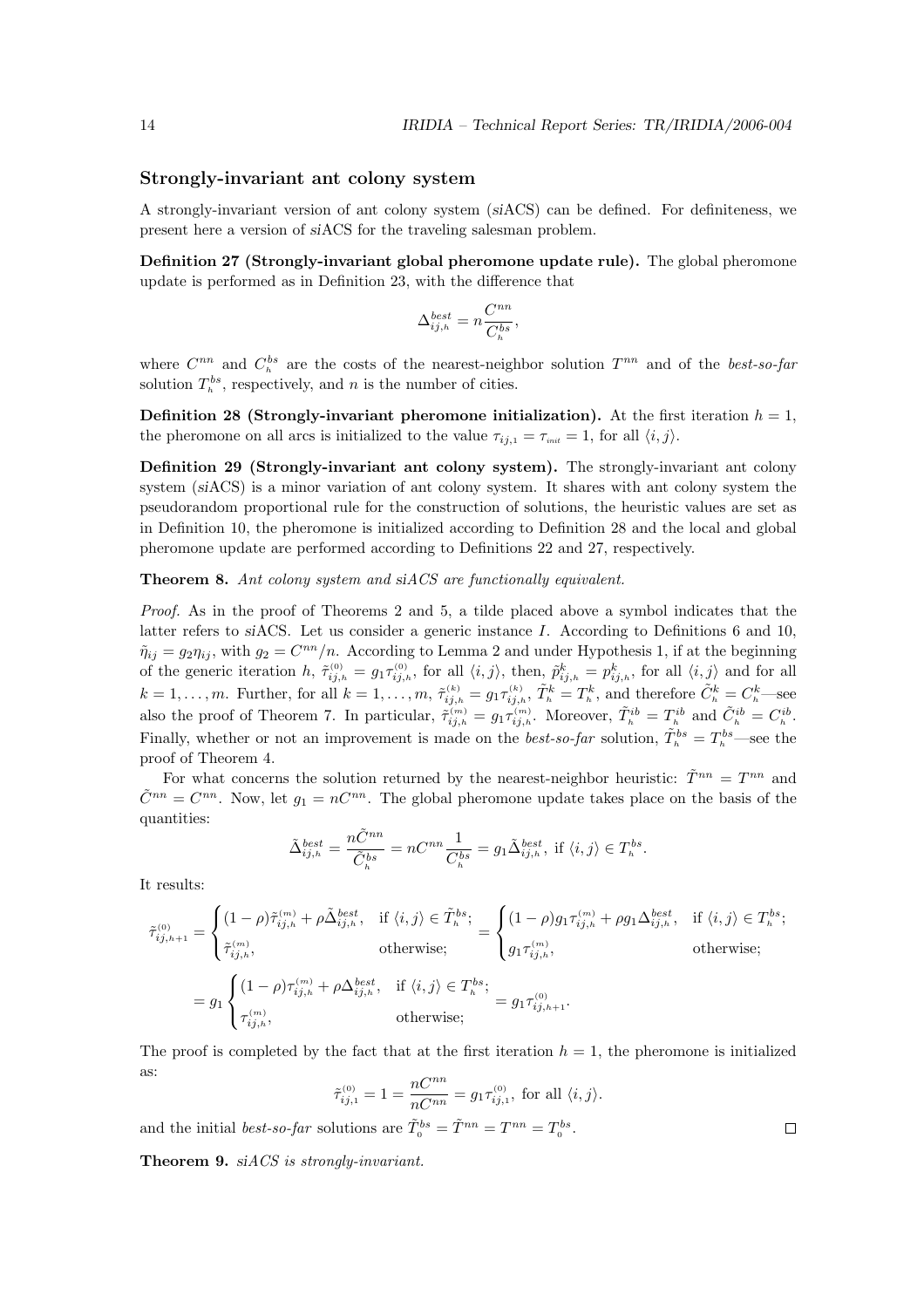Proof. The weak invariance of siACS follows trivially from Theorems 7 and 8. In order to show that the heuristic information and the pheromone are invariant on all arcs, let us consider two instances I and  $\overline{I}$  such that  $\overline{I} = fI$ . According to Definition 10, and taking into account Equation 1, it results:  $\bar{\eta}_{ij} = \bar{C}^{nn}/n\bar{c}_{ij} = fC^{nn}/nf c_{ij} = C^{nn}/nc_{ij} = \eta_{ij}$ . Under Hypothesis 1, if  $\bar{\tau}_{ij,h}^{(0)} = \tau_{ij,h}^{(0)}$ , for all  $\langle i, j \rangle$  at a generic iteration h, and if  $\overline{T}_{h-1}^{bs} = T_{h-1}^{bs}$ , then  $\overline{\tau}_{ij,h+1}^{(0)} = \tau_{ij,h+1}^{(0)}$ , for all  $\langle i, j \rangle$ . The proof is completed by observing that at the first iteration  $h = 1$ ,  $\bar{\tau}_{ij,1}^{(0)} = \tau_{ij,1}^{(0)} = 1$ , for all  $\langle i, j \rangle$ , and the initial *best-so-far* solutions are  $\overline{T}^{bs}_{0} = \overline{T}^{nn} = T^{nn} = T^{bs}_{0}$ .

Remark 11. Also in the case of siACS, the nearest-neighbor heuristic has been adopted for generating a reference solution. Any other algorithm could be used instead, provided that the solution this algorithm returns does not depend on the scale of the problem.

## 6 Empirical analysis

An analysis of the performance of the three strongly-invariant algorithms proposed in the paper namely siAS, siMMAS, and siACS—would be neither particularly novel nor interesting. Indeed, we have formally proved in Sections 3, 4, and 5 that siAS, siMMAS, and siACS are functionally equivalent, in the sense of Definition 4, to ant system,  $\mathcal{MAX}$ - $\mathcal{MX}$  ant system, and ant colony system, respectively. Since the performance of the latter algorithms on the traveling salesman problem (as well as on many other problems) has been thoroughly studied in a number of previously published works, we refer the reader to the relevant literature such as, for example, Dorigo et al. [9], Dorigo and Gambardella  $[10]$ , and Stützle and Hoos  $[11]$ .

Nonetheless, another important issue needs to be addressed. The strong invariance is achieved in siAS, si $\mathcal{M}$ MAS, and siACS by normalizing the cost of each solution to be used for updating the pheromone. This normalization is obtained by dividing the cost of each solution by the cost of a reference solution. In this paper, we have adopted as a reference solution the one obtained by the nearest-neighbor heuristic. In principle, the normalization of solutions might have an impact on the speed of the algorithm and could therefore raise questions on the opportunity of adopting the strongly-invariant version of an ant colony optimization algorithm rather than the classical one.

The goal of this section is to show that the normalization has a negligible impact on the speed of the ant colony optimization algorithms considered in this paper. To this aim, we consider the ACOTSP program implemented by Thomas Stützle as a companion software for Dorigo and Stützle [2]. ACOTSP comprises the most widely adopted algorithms belonging to the ant colony optimization family, including ant system,  $MAX-MIN$  ant system, and ant colony system. ACOTSP has been released in the public domain and it is available for free download.<sup>4</sup> Starting from the ACOTSP code, we obtained a straightforward implementation of siAS, siMMAS, and siACS, by modifying the heuristic information, the pheromone update rules, and the initialization, as defined in Sections 3, 4, and 5. Apart from these elements, the implementations of siAS, siMMAS, and siACS that we consider here are identical to the original implementations of ant system,  $\mathcal{MAX}$ – $\mathcal{MIN}$  ant system, and ant colony system, respectively. Since the difference between the strongly-invariant versions and their classical counterpart concerns only the heuristic information and the pheromone trail, no local search is considered in our experiments. The parameters of the algorithms are fixed as reported in Dorigo and Stützle [2]. See Table 1 for the details.

In our analysis, we consider 1000 instances of the traveling salesman problem generated through portgen, the instance generator adopted in the DIMACS TSP Challenge. More specifically, the instances we consider here consist each of 1000 integer-coordinate cities grouped in clusters and distributed in a square of size 10e+06.

<sup>4</sup>http://aco-metaheuristic.org/downloads/ACOTSP.V1.0.tar.gz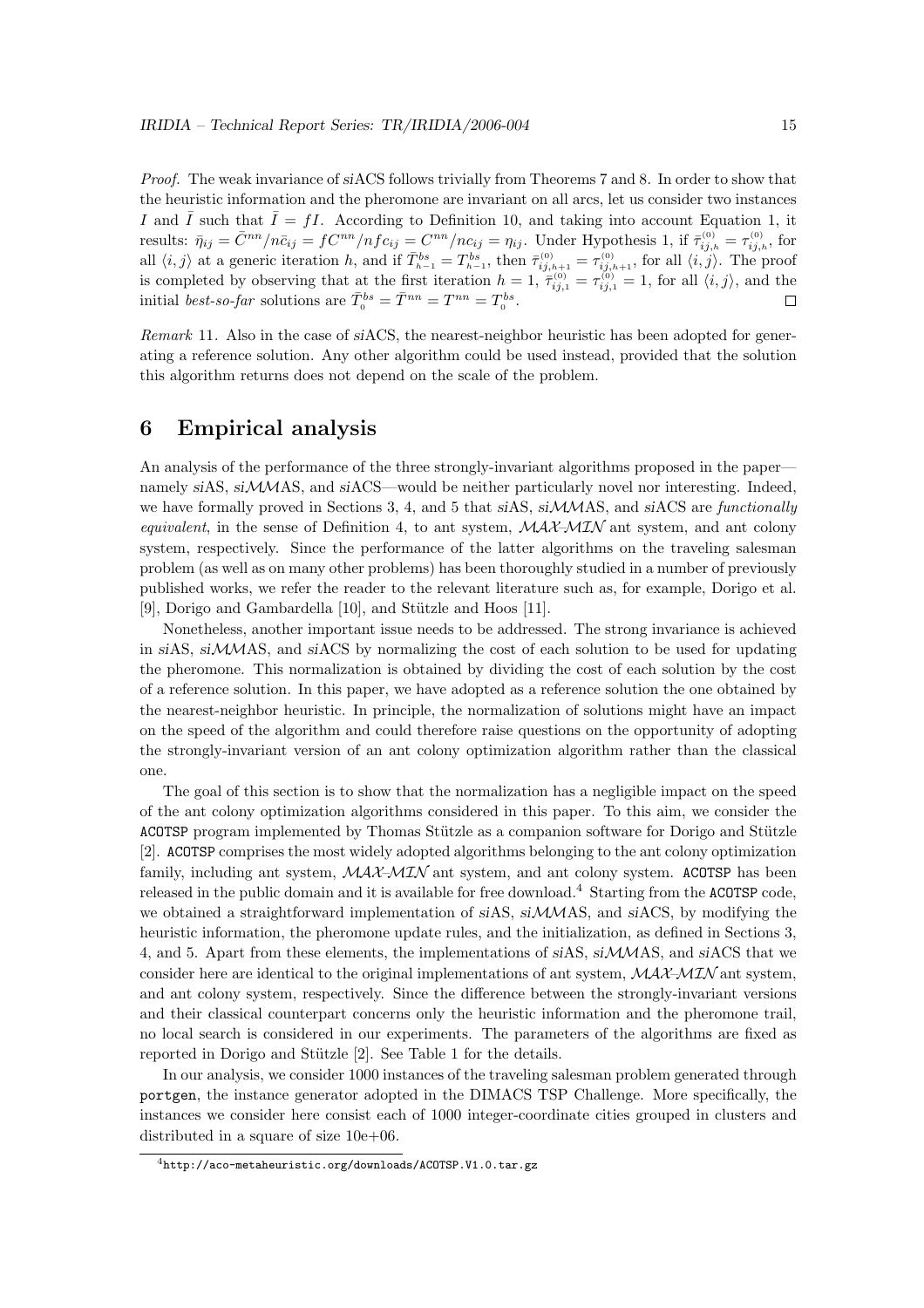|          | $s$ <i>iAS</i> & <i>AS</i> | siMMAS & MMAS | siACS & ACS |
|----------|----------------------------|---------------|-------------|
| m        | 100                        | 100           | 100         |
|          | 0.5                        | 0.02          | 0.1         |
| $\alpha$ |                            |               |             |
|          | 3                          | 3             |             |
| q0       |                            |               | N 9         |

Table 1: Values of the parameters adopted for the algorithms under analysis.

We measure the speed of the above implementations in terms of number of iterations per second. In order to obtain an accurate measurement of the speed, we run the implementations under analysis for 500 iterations, we discount the initialization time to obtain the number t of seconds needed for performing 500 iterations, and then we compute the speed by dividing 500 by  $t$ . The index we consider in our analysis is the *percent deviation* of the speed of the strongly-invariant version from the one of the corresponding original version. Formally, the percent deviation is defined as:

$$
\%D_X = \frac{V_{\rm siX} - V_X}{V_X} \times 100,\tag{10}
$$

where  $V$  is the speed expressed in iterations per second, and  $X$  is the acronym of the specific algorithm under analysis, that is, AS for ant system,  $MMS$  for  $MAX-MIN$  ant system, and ACS for ant colony system. For the sake of completeness, we mention here that all experiments have been run on a cluster of 33 units, each featuring two processors AMD Opteron<sup>TM</sup> 244, 2GB of memory, and running the Debian Sarge distribution of the Linux operating system.

The histograms in Figure 1(a) provide a representation of the observed percent deviation. For the three algorithms considered, the histograms are bell-shaped and reasonably symmetric. At a first visual analysis, the central tendency in the three histogram seems to be slightly to the left hand side of the origin which suggests, as a priori expected, that the strongly-invariant versions of the three algorithms are slightly slower than their corresponding original versions. Moreover, it can be observed that the three histogram are visibly leptokurtic. It can be therefore concluded that the distributions of the percent deviation depart from the normal one. This is confirmed by the graphs given in Figure 1(b) in which the quantiles of the percent deviation are plotted against those of the normal distribution.

After this preliminary visual analysis of the data, let us move to a quantitative analysis. In the following, we will present a number of statistical tests on the available data. All the tests are performed with a confidence level of 98%. We consider first a t-test [13] on the percent deviations for what concerns the three comparisons siAS vs. AS, siMMAS vs. MMAS, and siACS vs. ACS. In particular, we consider here a one-sided version since it can be a priori expected that the strongly-invariant implementation of each algorithm is slower than the corresponding original one. The results are reported in Table 2(a). As it can be observed, the mean values are very small in absolute value and, in the case of the comparison  $siMMS$  vs.  $MMAS$ , the mean value is even in the positive. In none of the three cases the difference is significant. The last row of Table 2(a) reports a one-sided 98% confidence bound on the mean percent deviation: It can be stated with 98% confidence that siAS is not more than 0.29% slower than ant system. Similarly, at a confidence level of 98%, we can state that the speed of siMMAS and siACS are within 0.09% and 0.27% of the speed of MMAS and ACS, respectively.

As we have observed in our visual inspection of the data, and as it is confirmed by the results of the Shapiro-Wilk normality test [14] reported in Table 2(b), the observations appear to depart from the normal distribution. Indeed, this departure does not appear to be dramatic since the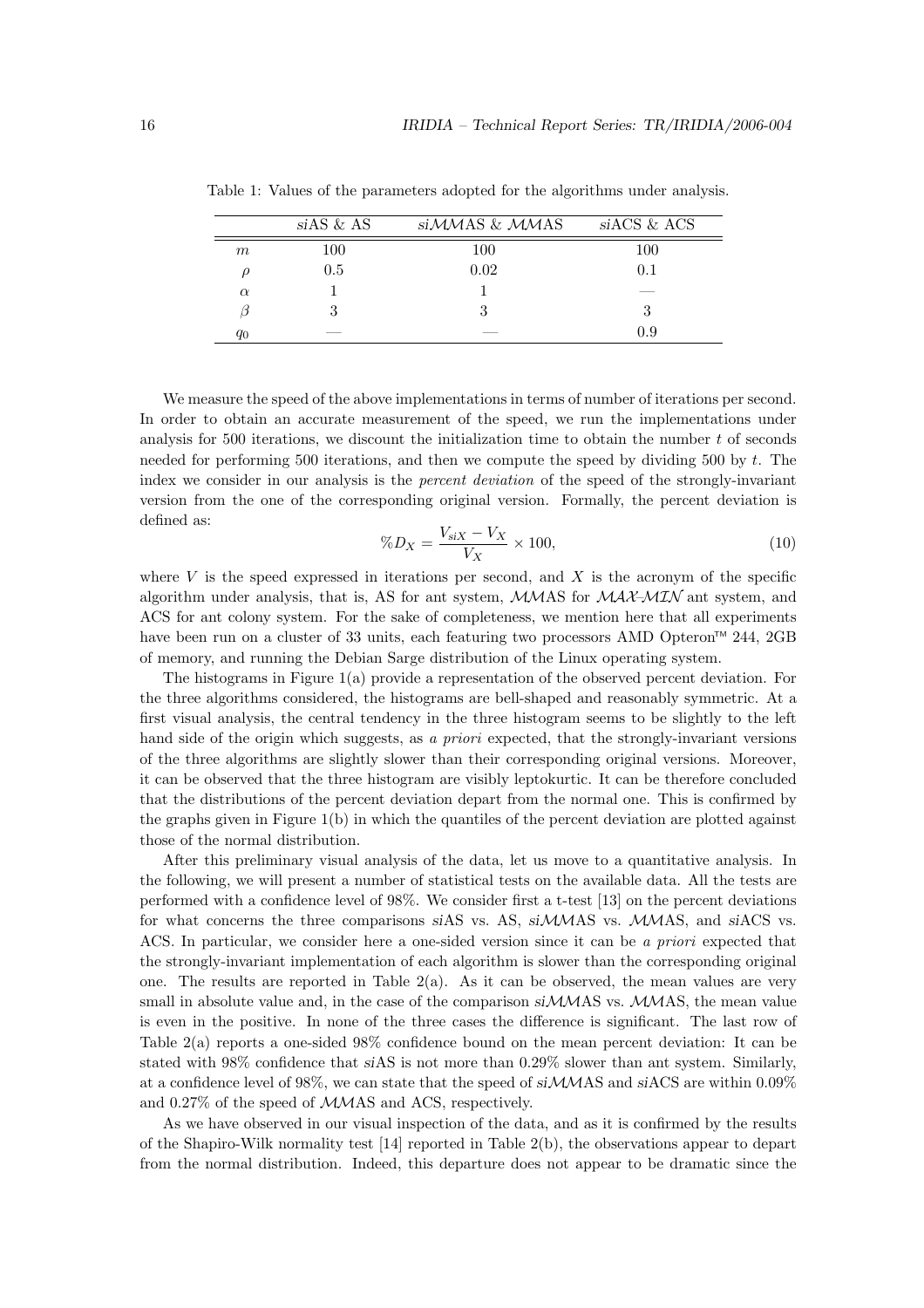

Figure 1: Percent deviation of the speed of the strongly-invariant version from the one of the original version of ant system, MAX–MIN ant system, and ant colony system. On the left hand side, in Figure  $1(a)$ , the histograms of the percent deviation are reported. On the right hand side, in Figure  $1(b)$ , the quantile-quantile plots against the normal distribution show that the distributions of the percent deviation significantly depart from the normal distribution itself.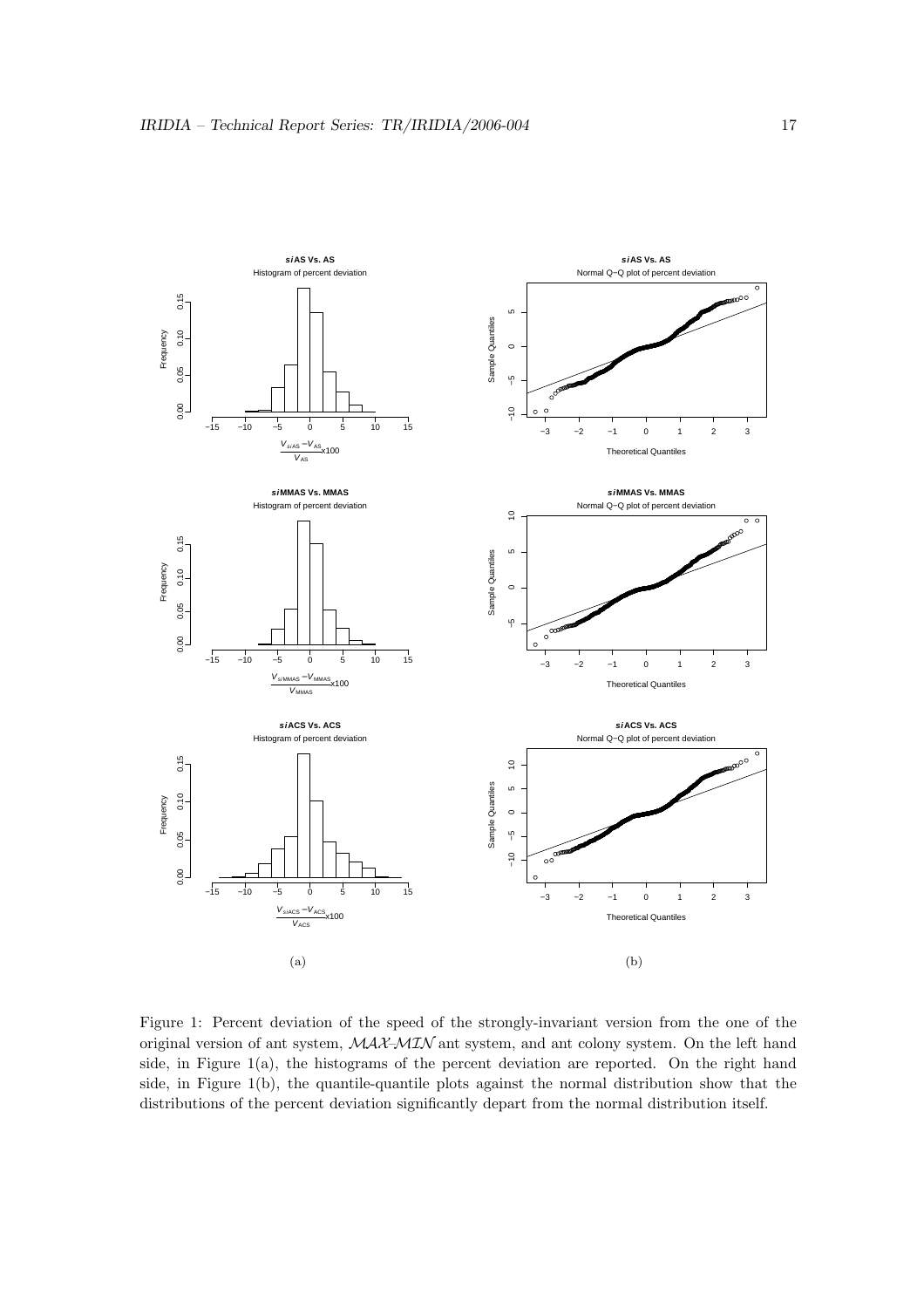Table 2: Statistical analysis of the percent deviation in speed of the strongly-invariant version from the original version of ant system,  $\mathcal{MAX} \rightarrow \mathcal{MAX}$  ant system, and ant colony system. Both the t-test and the Wilcoxon test are one-sided with the alternative hypothesis that the percent deviation given in Equation 10 is negative, that is, the strongly-invariant version of the algorithm is slower than the classical one. The confidence level is 98%. The p-values typeset in bold are those that fall below the threshold of 2.00e−02, under which the null hypothesis is rejected. In the tables, all figures concerning percent deviations are reported with two digits after the decimal point while all p-values are reported in scientific notation with 3 significant digits.

| t-test             | siAS vs. AS | siMMAS vs. MMAS | siACS vs. ACS |
|--------------------|-------------|-----------------|---------------|
| mean               | $-0.12$     | 0.07            | $-0.03$       |
| p-value            | 7.37e-02    | 8.18e-01        | $4.00e - 01$  |
| $98\%$ conf. bound | $-0.29$     | $-0.09$         | $-0.27$       |

(a) Results of the t-test.

(b) Results of the Shapiro-Wilk normality test.

| Shapiro-Wilk test | siAS vs. AS  | siMMAS vs. MMAS | siACS vs. ACS |
|-------------------|--------------|-----------------|---------------|
| p-value           | $9.42e - 11$ | $1.52e{-11}$    | $5.19e - 12$  |

(c) Results of the Wilcoxon signed rank test.

| Wilcoxon test      | siAS vs. AS  | siMMAS vs. MMAS | siACS vs. ACS |
|--------------------|--------------|-----------------|---------------|
| median             | $-0.14$      | $-0.00$         | $-0.18$       |
|                    |              |                 |               |
| p-value            | $1.35e{-}02$ | $4.98e - 01$    | $2.33e - 02$  |
| $98\%$ conf. bound | $-0.28$      | $-0.12$         | $-0.35$       |

histograms reported in Figure 1(a) are nonetheless symmetric and unimodal. It is generally agreed that the t-test is robust against mild violations of the normality assumption and that, in case, it just loses power and fails gracefully. In any case, in order to avoid the risk that our analysis is invalidated by the non normality of the data and in order to fully convince our reader of the validity of the conclusions we draw, we resort to the Wilcoxon signed rank test [14]. This latter test does not rely on any hypothesis of normality of the data. Also in this case, we consider a one-sided version of the test and we work at a confidence level of 98%. The results of the Wilcoxon test are given in Table 2(c). They substantially confirm what already pointed out by the t-test with the only notable exception that in this case the difference between siAS and AS is statistically significant, albeit extremely tiny in absolute value, that is, 0.14%. It should also be observed that the p-value of the comparison siACS vs. ACS is very small but still above the threshold of significance. Moreover, in this case, the median of the percent deviation in the comparison  $siMMS$  vs.  $MMAS$  is zero and is not anymore in the positive as in Table  $2(a)$ .<sup>5</sup> The 98% confidence bound are basically unchanged with respect to those obtained through the t-test. Anyway, the fact that the Wilcoxon test proved to be more powerful than the t-test being able to detect significance where the latter

<sup>5</sup>The number that we actually observed is negative but very small. Since in Table 2 all percent difference and the relative bounds are reported up to the second digits after the decimal point, this number appear as −0.00.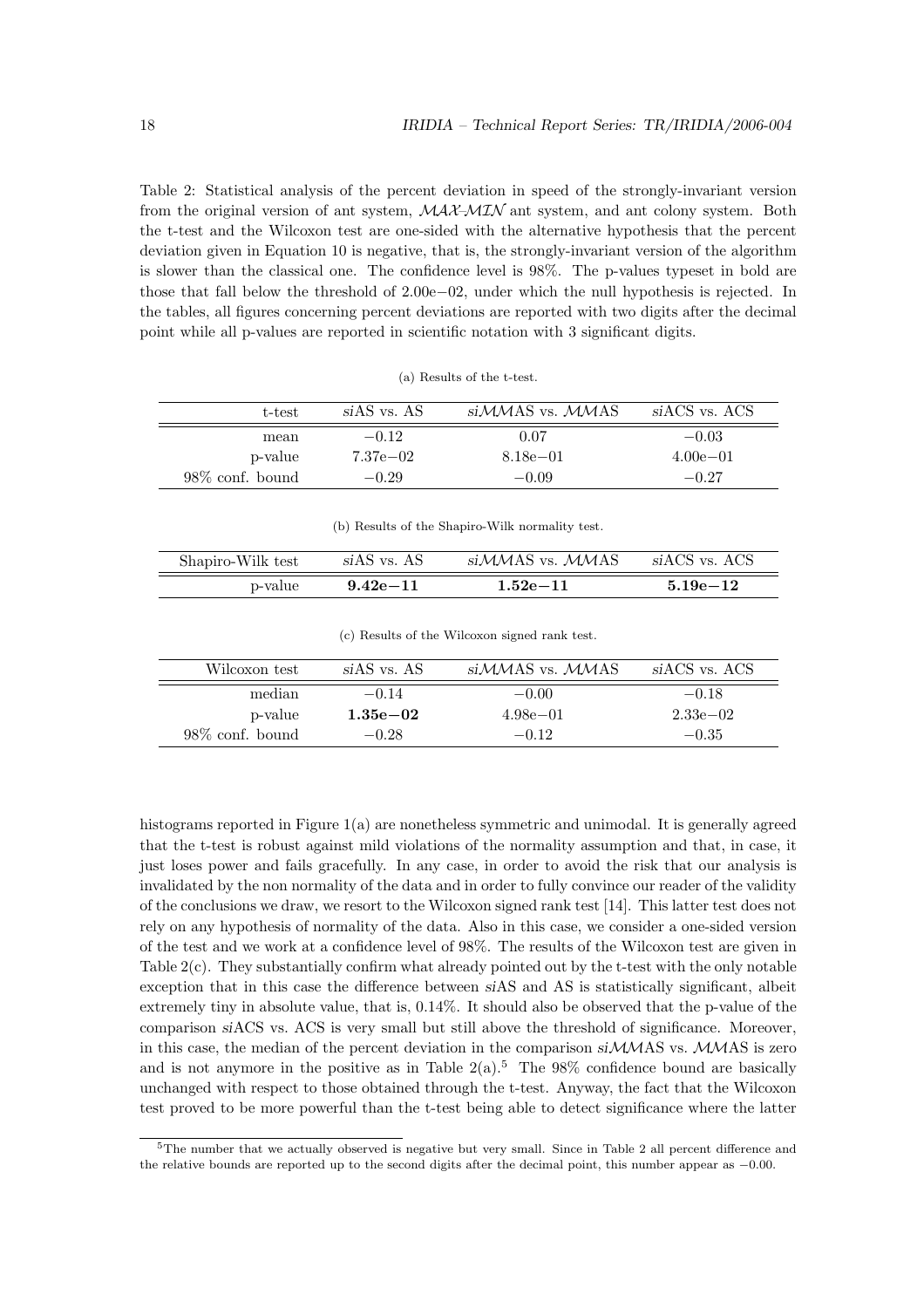failed—that is, in the comparison siAS vs. AS—somehow indicates that the distributions of the percent deviation significantly departs from normality and that the t-test is possibly not the best choice. For drawing some conclusions on the experimental analysis proposed in this section, we will therefore refer to the results obtained through the Wilcoxon test.

We can conclude that for what concerns ant system, the strongly-invariant version is indeed slightly slower than its classical counterpart. Nonetheless, with a confidence of 98%, we can state that the difference in speed is less than 0.28%. On the contrary, in our experimental setting we were not able to gather sufficient evidence that  $siMMS$  and  $siACS$  are slower than the original  $MAX-MIN$  ant system and ant colony system, respectively: Although the medians of the percent deviations are slightly in the negative, we are not able to reject the null hypothesis with the confidence of 98% that we had fixed prior to running the experiments. In any case, should  $sIMMAS$  be actually slower than  $MAX-MIN$  ant system, we could nonetheless state, with a confidence of 98%, that the difference in speed is less than 0.12%. Similarly, should siACS be slower than ant colony system, we could state, with a confidence of 98%, that the difference in speed is less than 0.35%.

Definitely, for ant system,  $\mathcal{MAX} \rightarrow \mathcal{MIN}$  ant system, and ant colony system, the tiny difference in speed between the original version and the strongly-invariant version cannot be adopted as an argument against the latter.

## 7 Conclusions

Contrary to what previously believed [1], ant colony optimization appears to be invariant to the rescaling of problem instances. In this paper, we have formally proved that the three most successful and most widely adopted algorithms belonging to the ant colony optimization family namely, ant system,  $\mathcal{MAX} \rightarrow \mathcal{MIN}$  ant system, and ant colony system—are indeed weekly-invariant. In other words, the sequence of solutions they produce does not depend on the scale of the problem instance at hand. The proofs are provided with reference to the traveling salesman problem and are then extended to a generic problem. The technique adopted for proving the theorems is basically the same for the three algorithms. In the three cases, the proof is of inductive nature: We prove that if some conditions are fulfilled at the beginning of iteration  $h$ , then the solutions produced at iteration h, while solving any two linearly-related instances, are the same. Moreover, the same above conditions hold also at the following iteration  $h + 1$ . The prove is concluded by showing that the conditions are fulfilled at the beginning of the first iteration. This same proving technique can be adopted for formally showing the invariance of other algorithms belonging to the ant colony optimization family.

Moreover, the paper introduces three algorithms: siAS, siMMAS, and siACS. These algorithms are functionally equivalent to ant system,  $MAX-MIN$  ant system, and ant colony system, respectively, but they enjoy the further property of being strongly invariant. In other words, beside producing the same sequence of solutions irrespectively of any linear rescaling of the problem instance, they are such that the pheromone and the heuristic information do not change with the scale of the problem instance.

The attention on what in this paper we call *strong invariance* has been explicitly brought for the first time by Blum and Dorigo [1]. This property is definitely desirable for at least two main reasons: First, it reduces possible numerical problems in the implementations and contributes therefore to enhance the stability of the algorithm. Second, it greatly improves the readability of the solution process and provides the researcher, as well as the practitioner, with an important tool for analyzing the behavior of the algorithm. In order to achieve the strong invariance, Blum and Dorigo [1] have defined a new framework they named hyper-cube. An hyper-cube version of ant system,  $\mathcal{MAX}\text{-}\mathcal{MIN}$  ant system, or ant colony system is effectively a new algorithm which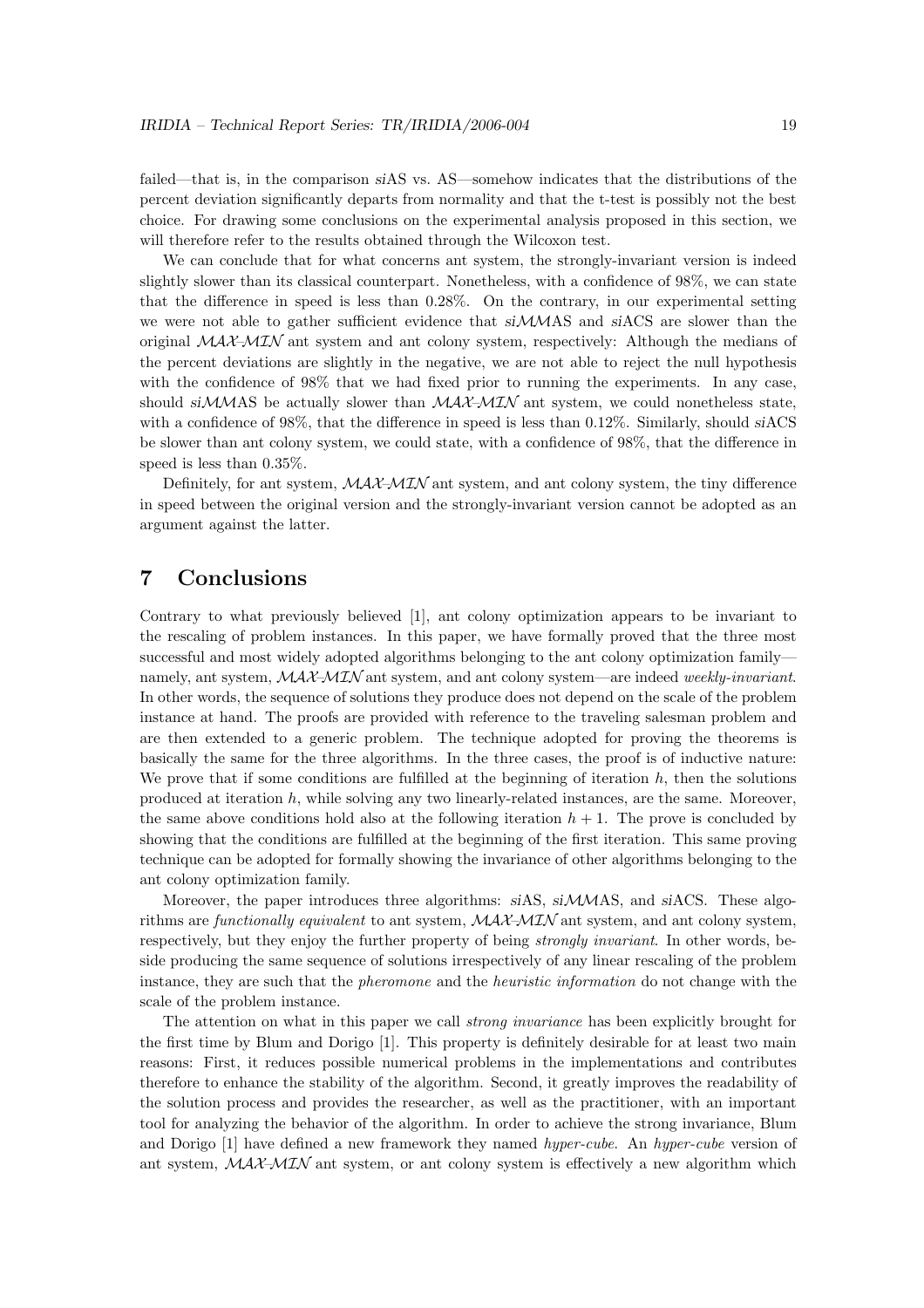shares with its originating (non-hyper-cube) version much of the underlying ideas but that is not functionally equivalent to the latter. The main advantage of the strongly-invariant algorithms we have proposed in the paper is indeed that they are proved to be functionally equivalent to their respective original counterpart. The properties of these algorithms do not need therefore to be studied from scratch: The results reported in the whole existing literature on ant colony optimization, which starts nowadays to be rather substantial, directly apply to these new algorithms. In particular, ant system,  $\mathcal{MAX}\rightarrow\mathcal{MIN}$  ant system, and ant colony system have been successfully applied to a variety of problems which means that we have for free an assessment of the performance of siAS, siMMAS, and siACS under a large number of experimental conditions.

By itself, the theorems proposed in Sections 3, 4, and 5, would not be sufficient for justifying the extension to the strongly-invariant algorithms of the results previously obtained on their classical counterparts. The full justification comes only from the combination of the above theorems with the empirical analysis given in Section 6. Indeed, one could suspect that, although the original and the strong-invariant versions obtain the same solutions, the strong-invariant could be slower since some extra computation is needed for normalizing the solutions to be used for pheromone update. The empirical analysis proposed in Section 6 shows that this is not the case: With 98% confidence, we can state that the difference in speed of siAS vs. AS, siMMAS vs. MMAS, and siACS vs. ACS, is less than 0.28%, 0.12%, and 0.35%, respectively. The differences are so tiny that they do not justify any concern about the relative performance of the strongly-invariant versions of the algorithms under analysis with respect to the classical versions.

Acknowledgments. This work was supported by the ANTS project, an Action de Recherche Concertée funded by the Scientific Research Directorate of the French Community of Belgium. Marco Dorigo acknowledges support from the Belgian National Fund for Scientific Research (FNRS), of which he is a Research Director.

## References

- [1] C. Blum and M. Dorigo. The hyper-cube framework for ant colony optimization. IEEE Transactions on Systems, Man, and Cybernetics—Part B, 34(2):1161–1172, 2004.
- [2] M. Dorigo and T. Stützle. Ant Colony Optimization. MIT Press, Cambridge, MA, USA, 2004.
- [3] S. Goss, S. Aron, J. L. Deneubourg, and J. M. Pasteels. Self-organized shortcuts in the Argentine ant. Naturwissenschaften, 76:579–581, 1989.
- [4] P. P. Grassé. La reconstruction du nid et les coordinations interindividuelles chez Bellicositermes Natalensis et Cubitermes sp. La théorie de la stigmergie: Essai d'interprétation du comportement des termites constructeurs. Insectes Sociaux, 6:41–81, 1959.
- [5] M. Zlochin, M. Birattari, N. Meuleau, and M. Dorigo. Model-based search for combinatorial optimization: A critical survey. Annals of Operations Research, 131(1–4):373–395, 2004.
- [6] M. Dorigo, G. Di Caro, and L. M. Gambardella. Ant algorithms for distributed discrete optimization. Artificial Life, 5(2):137–172, 1999.
- [7] M. Dorigo, V. Maniezzo, and A. Colorni. The Ant System: An autocatalytic optimizing process. Technical Report 91-016 Revised, Dipartimento di Elettronica, Politecnico di Milano, Milano, Italy, 1991.